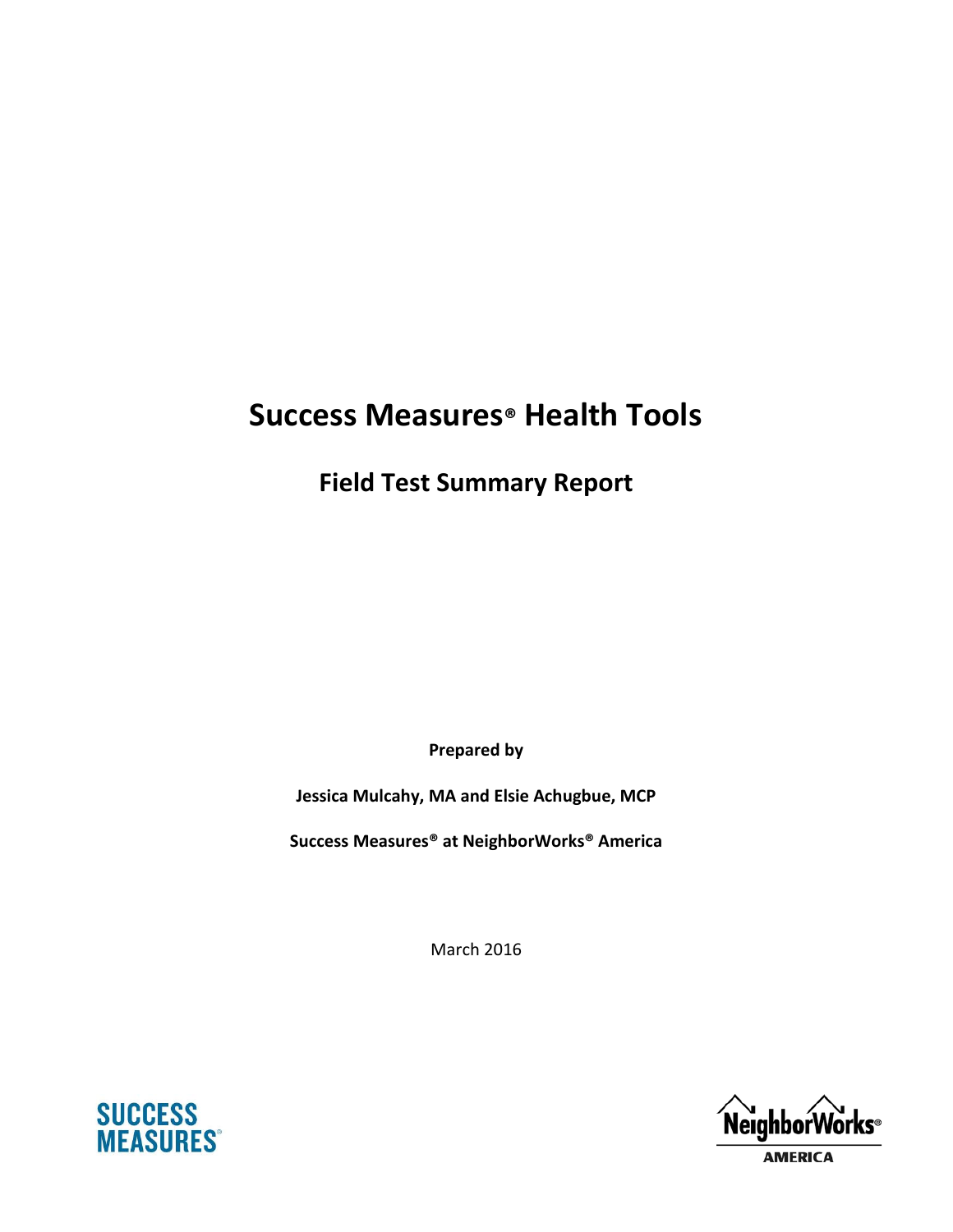## **Contents**

## Acknowledgement

The authors thank Ann G.T. Young, Ph.D., project consultant, for the design of the field test protocol and analysis of the field test data.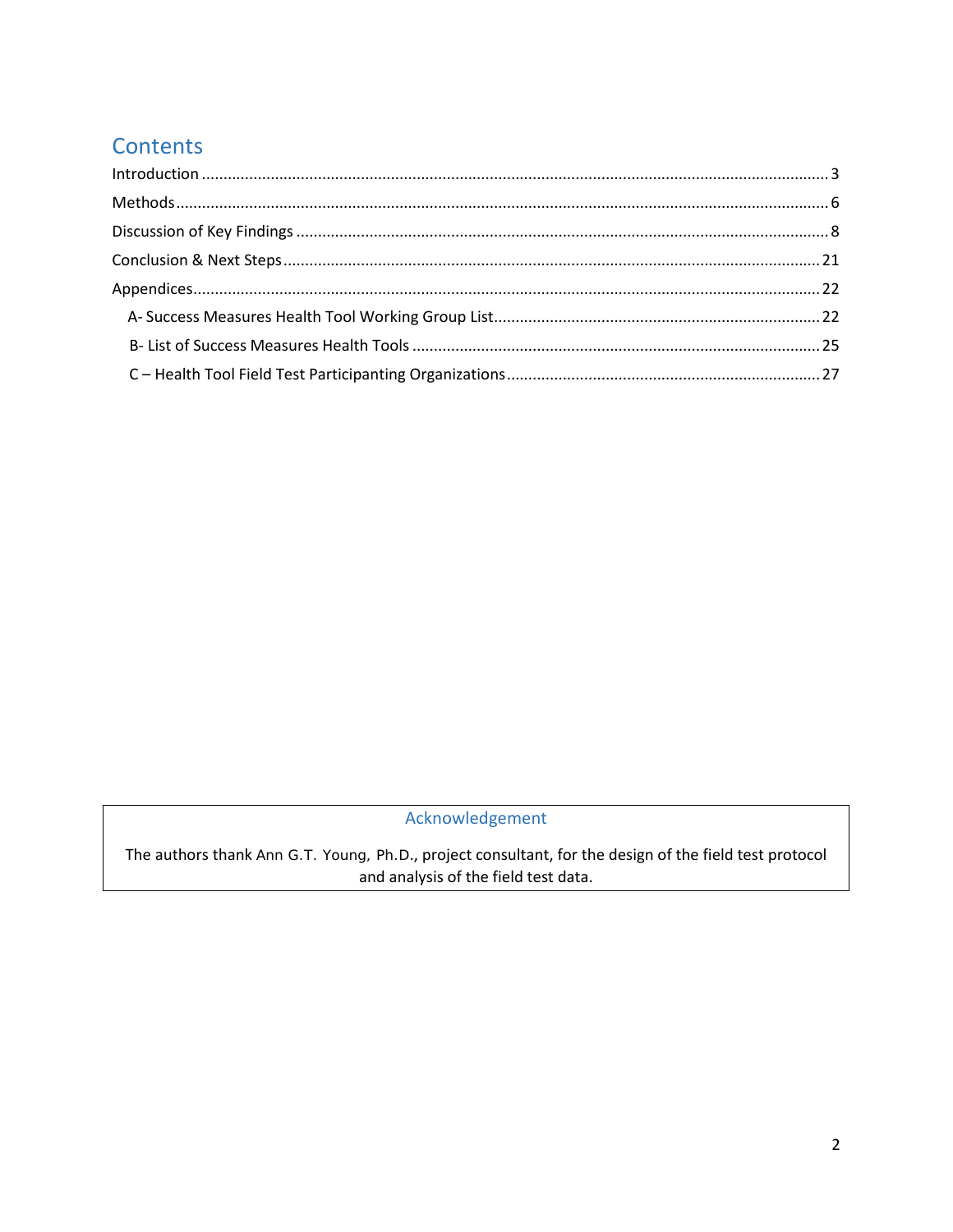## <span id="page-2-0"></span>**Introduction**

As more community development practitioners embrace the important linkages between community development and individual, family and community health, the need for tools to measure these healthrelated outcomes has become increasingly clear. In response, Success Measures<sup>®</sup>, an evaluation resource group based at NeighborWorks® America, developed an evaluation framework and set of data collection tools for community development practitioners interested in documenting the health outcomes of a wide range of affordable housing, neighborhood revitalization, workforce development, supportive service and community engagement programs. Drawing on social determinants of health research and using a health equity lens, the project, supported by NeighborWorks America, Wells Fargo Housing Foundation and Morgan Stanley, focused on the evaluation support needs of community development practitioners, and complements efforts by leading funders, researchers and others to identify core measurement issues at the intersection of health and community development.

Based on a literature review, stakeholder engagement, and the input of an expert working group<sup>[1](#page-2-1)</sup> drawn from the health care, public health, community development and public policy fields, the final products of this effort are:

- An evaluation framework that arrays the health-associated outcomes of the spectrum of housing and community development programs in three main categories:
	- 1. Healthy People: Measures about the status and change in health-related conditions, activities, attitudes and behaviors for individuals and households, as well as measures of inclusion, community engagement and social cohesion.
	- 2. Healthy Places: Measures about the condition, availability and quality of homes, work places, neighborhoods and other aspects of the physical environment;
	- 3. Healthy Organizational Relationships: Measures to assess the types, strengths and efficacy of organizational partnerships and cross-sector collaborations to address social determinants of health, health care access and use of health services.
- A set of 65 data collection tools to measure the outcomes from the first two categories healthy people and health places. Data collection tools include: surveys, key informant interview guides, templates for collecting existing data, and observations. The data collection tools were fieldtested and completed as of October 2015.
- A set of categories and draft tools for the third category, healthy organizational relationships, has been drafted and we are seeking funding to field-test them in 2016.

The underlying challenge for the development of the Success Measures Health Tools <sup>[2](#page-2-2)</sup> was twofold. First, to articulate the intersections between the housing, community development and health fields and to develop content, in the form of data collection tools, enabling practitioners to collect information about outcomes in a way that is relevant for both fields. And second, to ensure that the questions reflected the way that real people talk about health and related issues.

<span id="page-2-1"></span><sup>&</sup>lt;sup>1</sup> The list of working group participants is Appendix A, p.23.

<span id="page-2-2"></span><sup>&</sup>lt;sup>2</sup> The tools were originally referred to as Health and Community Development Outcome Measurement Tools.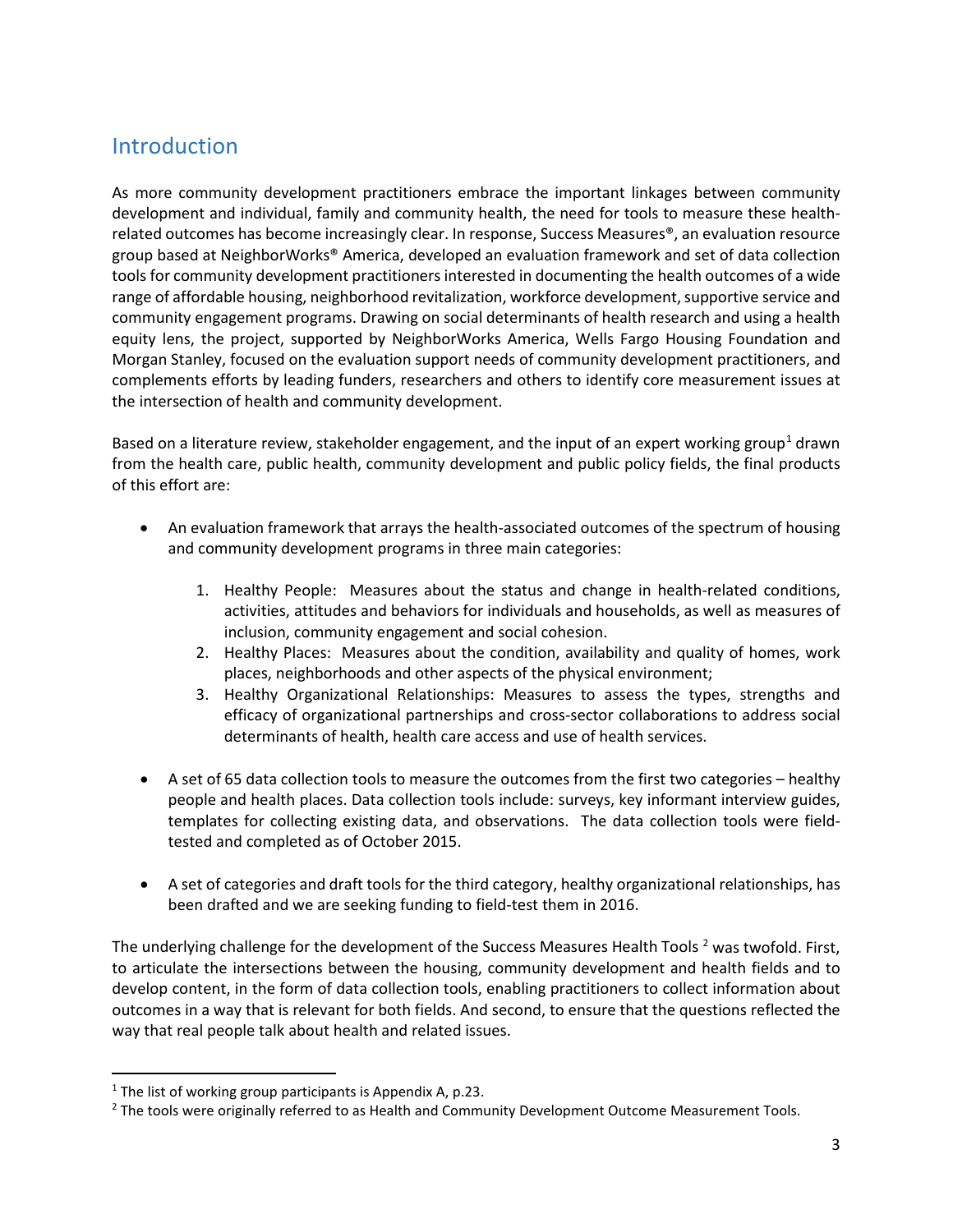The working group took the first steps by finalizing a coherent framework for thinking about healthrelated outcomes of community development work. The final phases of the project ─ Success Measures' work translating the framework into data collection tools relevant to both respondents and practitioners from the community development and health fields - are the focus of this paper.

Based on existing research on the health equity outcomes associated with comprehensive community development programs, strategies and investments, we set out to explore the ways in which community development practitioners could explicitly articulate and track health-related outcomes in order to:

- 1. Clarify the direct intersections between community development and health to enhance health outcomes for people in low- and moderate- income communities.
- 2. More clearly articulate the health outcomes resulting from existing community development work so that community development practitioners can gather information needed to make better decisions about health-focused programs which they might implement on their own or with health partners.
- 3. Support more effective partnerships between community development and health practitioners though an integrative evaluation framework, common language and shared measures.

With these issues in mind, the challenge was to create data collection tools that evaluate the social determinants of health, meaning a set of tools focused on the health-related outcomes of community development work. We also realized that community development organizations are already successfully working with health partners to deliver direct health programming on-site as part of resident and supportive services. Our tool set needed to address both of these.

Tools to evaluate the social determinants of health need to make the link between health and an array of affordable housing, community engagement, human service, and financial capability programming. Outcomes in this category are generally upstream and long term. The connections are based on existing research. For example, community development organizations often build and rehabilitate quality affordable housing. In the 1990s, research focused on the cost savings and resulting increase in disposable income that could then be used for health care.<sup>3</sup> Recent research has extended that concept to link psycho-social benefits, decreases in stress, stability of the household, and improved quality of life from living in a safe home in good repair to improved health outcomes in the long term<sup>[4](#page-3-1)</sup>.

Tools to measure the medium- and short- term benefits of health programming done onsite with health partners as part of resident services and supportive services are needed to help organizations understand how that health programming is related to their ongoing community development work. For example, physical fitness programs are "health" programs. However, within a community development context,

<span id="page-3-0"></span><sup>&</sup>lt;sup>3</sup> Rohe, William M., Shannon Van Zandt, and George McCarthy. "The social benefits and costs of homeownership: A critical assessment of the research." *The affordable housing reader* 40 (2013): 00-01.

<span id="page-3-1"></span><sup>4</sup> Maqbool, Nabihah, Janet Viveiros, and Mindy Ault. The Impacts of Affordable Housing on Health: A Research Summary *Insights for Housing Policy Research* 2015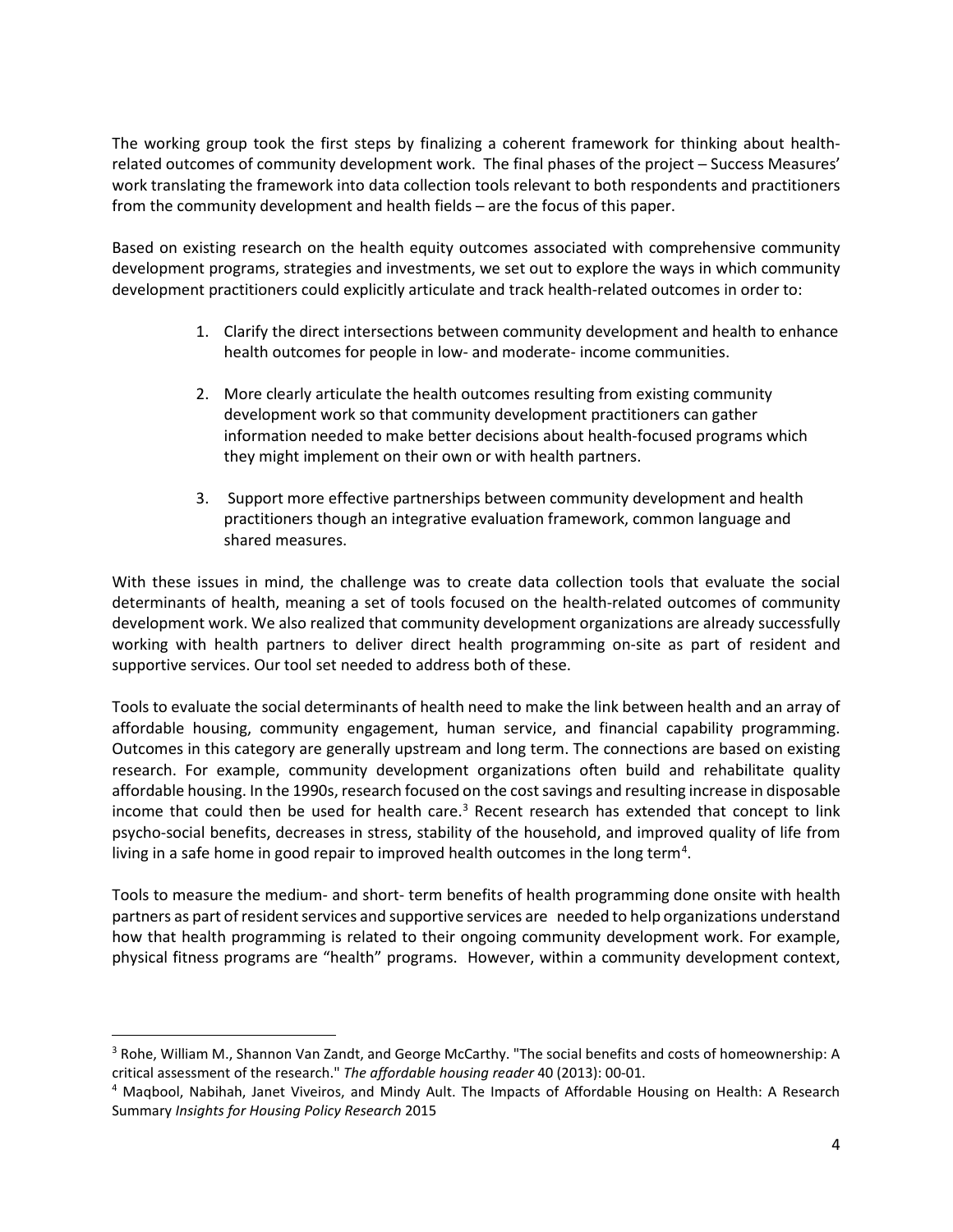practitioners are interested in residents' attitudes, behaviors and physical changes in addition to their increased engagement and bonding with other community members.<sup>[5](#page-4-0)</sup>

By making the links in both directions explicit, we hope to contribute to the growing movement to include an array of health promotion, health care and health access programming as part of broader neighborhood revitalization and other strategies carried out by community development organizations. This goal was integrated into the development of the data collection tools in the following ways:

- Question content: Combining the perspectives of the health and community development fields to ensure that both perspectives are reflected in the issues addressed by the question content.
- Nature and number of questions: Balancing the data needs of health providers and policymakers with those of community development practitioners.
- Question wording: Focusing on diverse low-income communities in both urban and rural areas to allow for customization of language and terminology.

In summary, we approached the development of the health tools as one step toward helping community development and health practitioners develop a common language for the shared outcomes both fields are working to achieve. This document highlights key learning from the field test phase of the project. We present them to contribute to the broad range of measurement efforts in this emergent space.

<span id="page-4-0"></span> <sup>5</sup> Lachance, Laurie , Laurie Carpenter , Martha Quinn , Margaret K. Wilkin , Edward Green , Kazumi Tsuchiya , Belinda Nelson , Cleopatra Caldwell , Linda Jo Doctor , Noreen M. Clark Food & Community: the cross-site evaluation of the W.K. Kellogg Food & Fitness community partnerships. *Community Development*. Vol. 45, Issue 3, 2014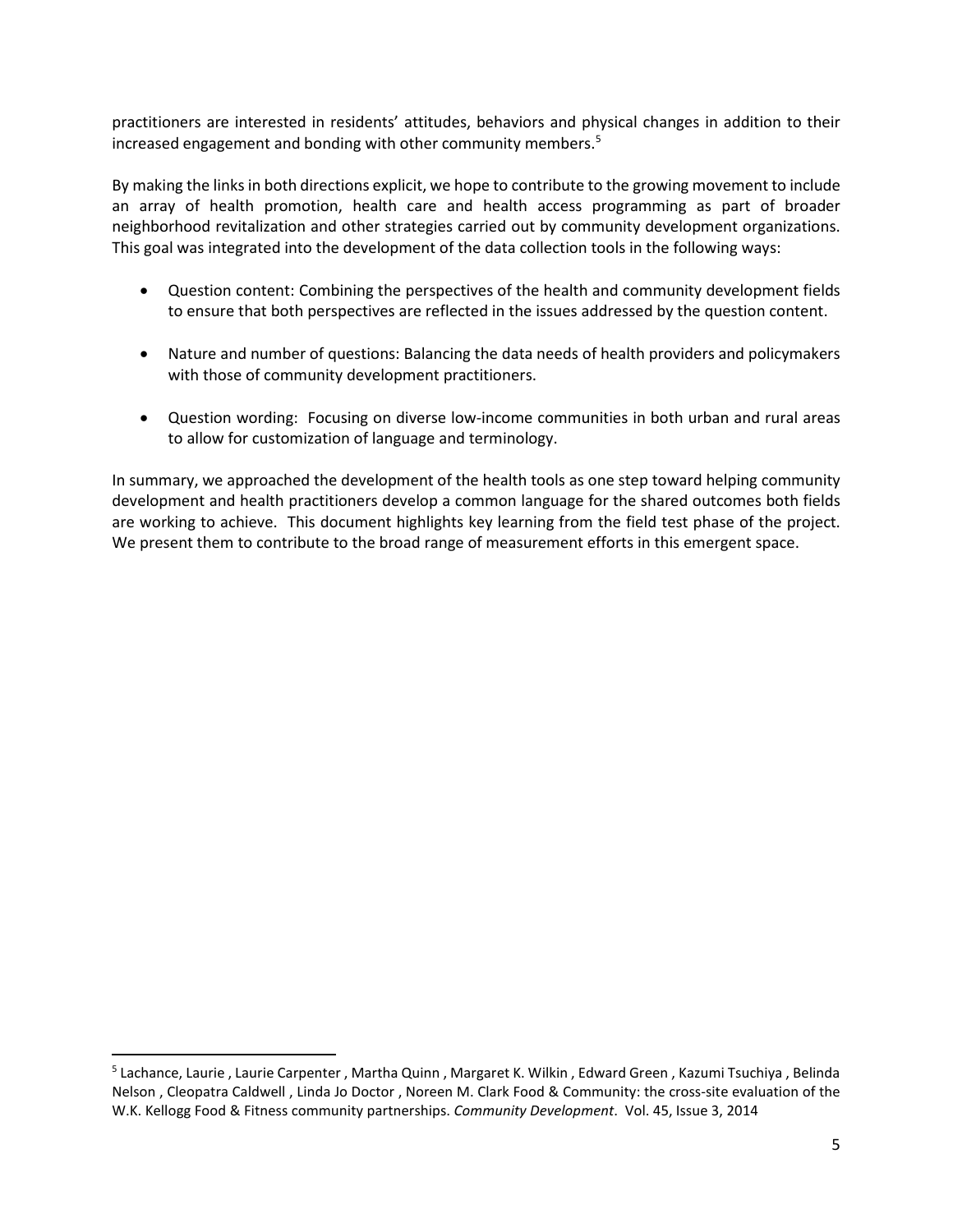## <span id="page-5-0"></span>Methods

The field test was designed to assess the validity and reliability of survey questions directed at individuals, whether community residents or program participants. It was specifically designed to evaluate (1) the extent to which the questions would actually measure what was intended and (2) the degree to which they generated consistent results.<sup>[6](#page-5-1)</sup> Following a series of question revisions, based on learning and feedback from the field test, the survey tools directed toward individuals were then incorporated into the Success Measures Data System (www.successmeasures.org), in both English and Spanish. For a complete list of the health tools, please see Appendix B, p.26.

Conducted in four phases between June and September of 2015, the multi-phase field test involved nine community-based organizations. Organizations with interest in the field test and with active programs bridging community development and health were invited to participate. They were selected to represent a diversity of locations, different types of programming, and both rural and urban settings. Each organization played a specific role in testing and participated in only one of four phases. A complete list of participating organizations and their locations can be found in Appendix C, p.28.

Each organization received a small stipend for its participation, a project orientation, and tasks specific to a single phase of the field test. In the first three phases, Success Measures staff traveled to the participating sites to conduct the field-testing. For the last phase, organizations received a larger stipend to collect two rounds of data using the same survey tools. Their efforts were supported by remote assistance from Success Measures. Survey data were entered into the Success Measures Data System by the participating organizations and analyzed by Success Measures.

Because the 47 tools which were survey tools (out of a total of 65 tools) each consisted of multiple questions, not all could be field-tested. We chose a subset of questions from each tool based on several criteria:

- 1. Questions that had not been previously field-tested were given top priority.
- 2. Uncertain terminology was tested with at least one question that contained the word or expression.
- 3. Questions representing new concepts were tested, often in multiple phases.
- 4. Sets of questions with the same wording and response categories were represented by a single question.

Each phase focused on a different aspect of question validation and required the participation of organizations in different ways. In phases two to four, selected questions from the draft survey tools were combined into several different instruments that were used with respondents. Descriptions of the four phases follow:

**PHASE 1 - Focus Groups:** For each organization participating in this phase, two focus groups of approximately 10 people each were convened and facilitated by Success Measures during a one-day site visit. Lasting 1.5 hours each, the Phase 1 focus groups helped us understand how community residents think about health and health-related issues, as well as the terminology they use in talking

<span id="page-5-1"></span> $6$  Additional data collection tools developed for this project include observation and assessment instruments that primarily employ questions from existing tools along with tracking and reporting templates for recording secondary data over time.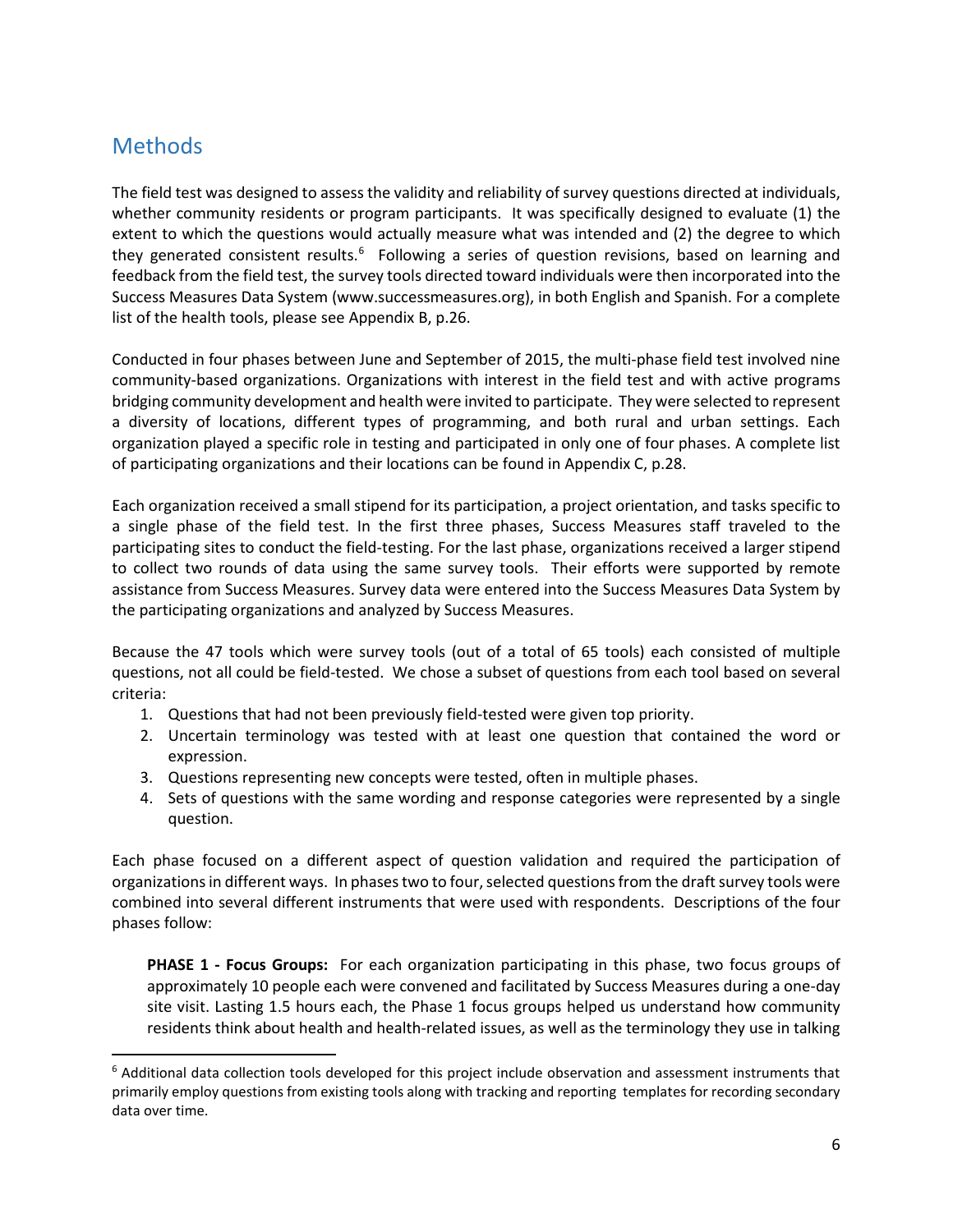about these subjects. The focus group discussions drilled down on key concepts in health and explored participants' interpretation of and comfort with health-related language. They also addressed, from the participants' perspective, how aspects of culture, environment, diet, and activity connect to health.

**PHASE 2 - Cognitive Interviews:** We conducted 10 one-on-one resident interviews during a two-day site visit at organizations participating in this phase. Success Measures staff conducted five interviews per day, each lasting approximately 1.5 hours. Phase 2 focused on residents' interpretation of and answers to specific questions on the data collection instruments. Respondents were encouraged to talk about what they thought about when they heard a question and how they came to the answer they chose. This phase also allowed Success Measures staff to engage in discussion that would help to address contextual differences, including intergenerational and multicultural households and caregiving in the home.

**PHASE 3 - Self-Administered Questionnaires**(English & Spanish): For each organization participating in this phase (two English-speaking and one Spanish-speaking), 10 one-on-one, sessions between a resident and a Success Measures staff member were scheduled for 1.5 hours during a two-day site visit. At each session, the resident independently completed a self-administered questionnaire. This was followed by a debriefing conducted by Success Measures. Phase 3 focused on studying the overall ease of navigating the questionnaire, including interpretation of instructions and use of skip patterns. The debriefing discussions also served to confirm and build on findings from both Phases 1 and 2.

**PHASE 4 - Test-Retest**: The same self-administered questionnaire was administered by the two participating organizations to the same 25 people twice in a one-month period<sup>[7](#page-6-0)</sup>. Phase 4 focused on test-retest reliability and included questions for which consistent answers would be expected over time. This protocol allowed for the comparison of results at two points in time for individual respondents and could be used to identify questions that did not produce similar measurements.

All participants were provided with some form of compensation for their time and participation, although not all were aware that they would receive remuneration until the conclusion of the session they attended. The respondent incentives were paid for out of the stipend given to each organization. The amount and type of incentive was determined by the organization and ranged from gift certificates to check cards.

Questions for each phase were selected for testing based on feedback and revisions from the prior phase. Between each phase, the Success Measures team modified both the tool framework and the questions as indicated. Phases 1 and 2 relied on qualitative analyses to assess respondent feedback. Special attention was given to understanding how residents spoke about health and what they feel is related to health (e.g., housing conditions, work environment, amenities, and finances). Key topics such as health care use, foodways<sup>[8](#page-6-1)</sup> and managing chronic illness were also explored. Success Measures also analyzed the data that

<span id="page-6-0"></span><sup>&</sup>lt;sup>7</sup> Both field test organizations in Phase 4 collected data from 30 participants to ensure that we would have a total of 50 respondents.

<span id="page-6-1"></span><sup>8</sup> Foodways, refers to the cultural, social and economic practices related to the production and consumption of food. It often refers to the intersection of food, culture, traditions and history. Definition taken from Darton, Julia. "Foodways: When food meets culture and history", Michigan State Extension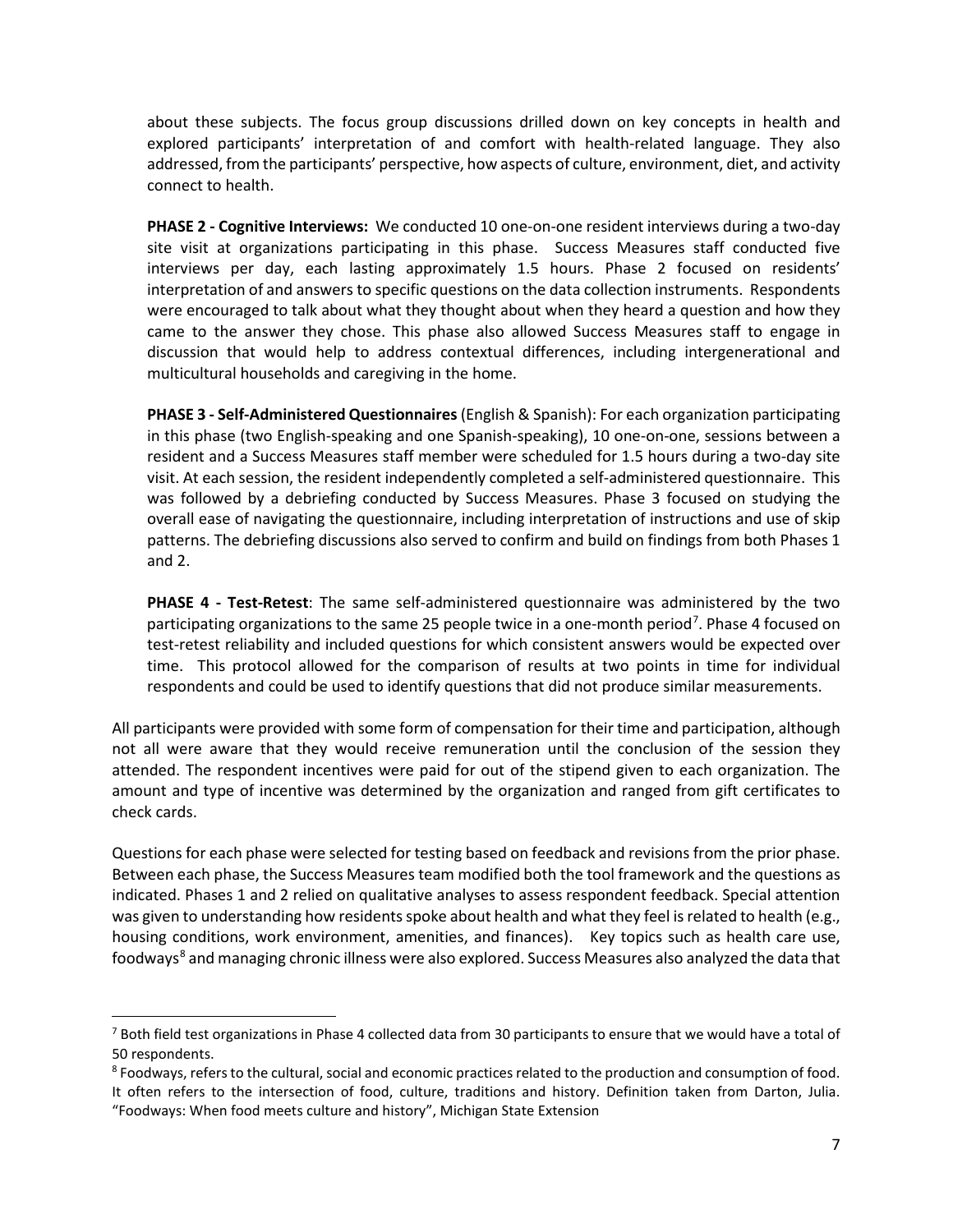were collected to study the dispersion of responses to individual questions, thereby identifying those questions that do not produce sufficient variability<sup>[9](#page-7-1)</sup>.

## <span id="page-7-0"></span>Discussion of Key Findings

An underlying goal of the field test was to improve our understanding of how to ask people about their individual status, attitudes, behaviors, influences and cultures related to health; about their access to and use of health care services; about their physical environment, and about their housing conditions related to health. The health tools include self-administered survey tools and interview guides; observation and assessment tools; and data tracking and reporting templates. At the start of the field test, our team had completed drafts of the 47 survey tools that covered the topics identified in the health, housing and community development evaluation framework.

Our aim during the field test was to test the questionnaires for a variety of factors that would affect validity and/or reliability, including cultural relevance, potential bias, question interpretation, and ability to respond. Below we have compiled key findings that emerged from this endeavor and that best describe what we learned from the field test. These findings have been grouped into the following categories which mirror our areas for consideration for the overall field test:

- 1. *Question content:* Ensuring that questions operationalize key concepts in ways that are relevant to both community development and health practitioners.
- 2. *Nature and number of questions:* Finding the "right" level of information to collect that meets the needs of both community development and health practitioners.
- 3. *Question wording:* Finding language that conveys key concepts and ideas that translate across rural and urban communities.

## CATEGORY 1: QUESTION CONTENT

## *Content revisions: What respondents were willing to talk about*

While there are some community development organizations offering health-related programming, community residents participating in that organization's programming may not be accustomed to thinking about their work in relationship to their health. As mentioned earlier, an important part of the field test was to help us begin to understand health and health-related topics that respondents would feel comfortable addressing in a questionnaire. We were keen on ensuring that the tools developed would not be perceived by respondents as too personal or intrusive which, we thought, would lead to missing or inaccurate responses as well as a negative experience for the respondent. For the most part, we found that focus group, interview and survey respondents were more than willing to be very open in discussion about their health and health-related issues, even suggesting other issues we might consider addressing. However, there was one topic we had originally included in the health and community development framework that we ultimately chose not to explore in the tool development phase based on practitioners' and field-test respondents' feedback: this was the issue of disciplining children.

<span id="page-7-1"></span> <sup>9</sup> Variability in the case indicates situations in which the variability in responses obtained were sufficient to distinguish among respondents on a particular variable(question)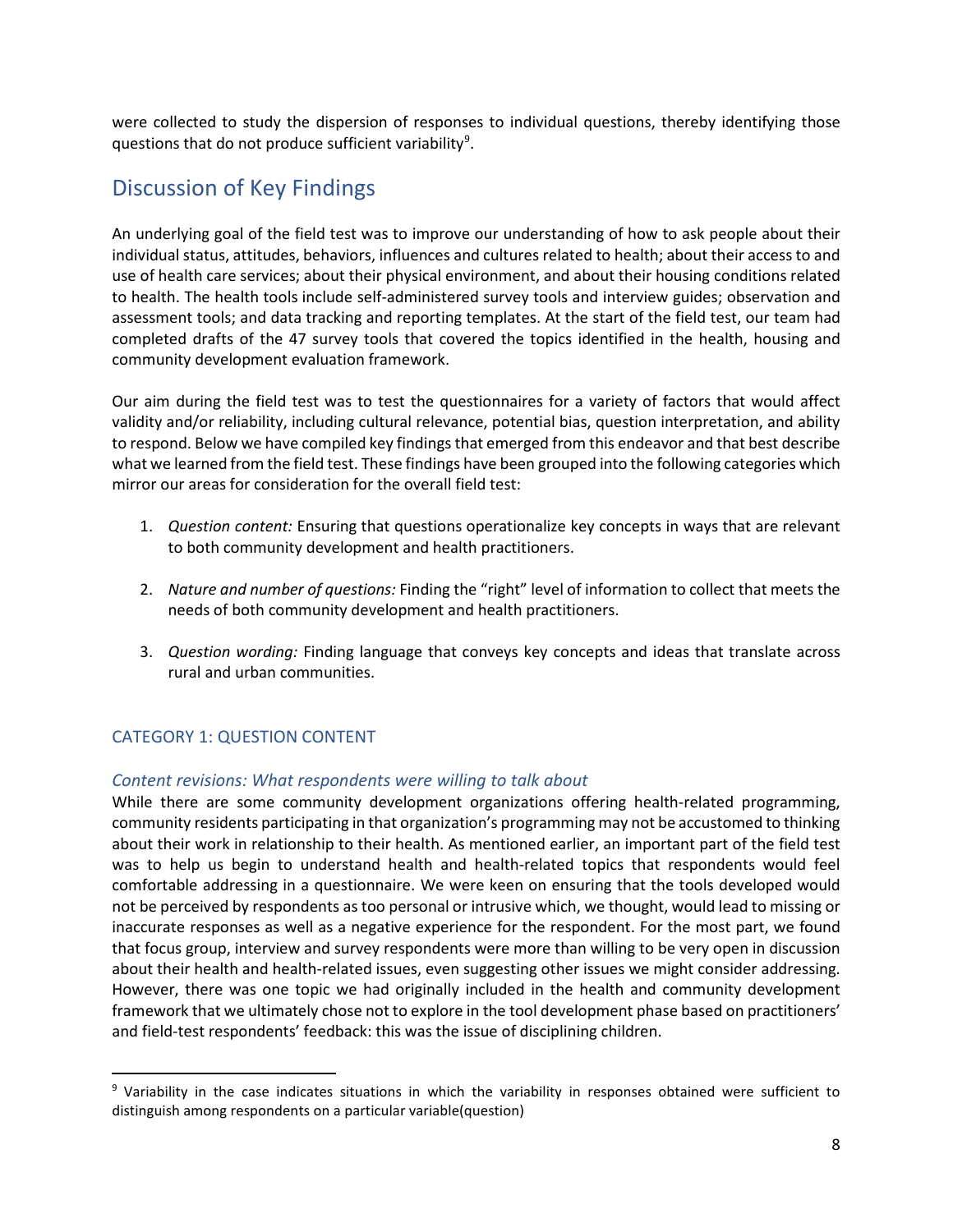### *What we removed – disciplining children*

Originally, the working group identified the issue of discipline as a component of household and family dynamics that may influence health. To explore the feasibility of incorporating this issue into our tool development process, Phase 1 focus group respondents were asked the following question:

The next topic is about parenting. How someone raises his or her children is a very individual matter. Different people take different approaches to parenting.

What are your thoughts about parents disciplining their children?

Respondents' feedback indicated that discipline was a highly individual matter that varied by family and sometimes among adults within the same family. Furthermore, we are undoubtedly living in a time where parenting has become both increasingly private and yet highly public. At the same time, recent media reports have demonstrated the level of scrutiny parents today are facing and public "shaming" of parenting behavior is an emerging phenomenon. Parenting norms have changed over time making what was acceptable a generation ago now inconceivable to some parents, and vice versa.

In addition, even though the issue of discipline was raised in discussions in the working group, practitioners indicated that their organizations' programs were not likely to focus on the issue. Thus, understanding that while discipline is in fact an important factor that can influence health – particularly from the perspective of the connection to violence and safety – addressing it in the community development context may not be appropriate. Given that we felt respondents may either be reluctant to or uncomfortable with sharing their opinions and that this set of questions would likely not yield useful information for community development organizations, we decided not to pursue this subject matter past the field test's second phase.

In this case, respondents' feedback resulted in removing content we had originally intended to include. More often than not, however, respondents' feedback helped inform us of content they felt should be added to the health and community development tools and even expressed that participation in the survey had been a positive and beneficial experience that they enjoyed.

### *Make it about "me"*

Research shows that family and peer relationships strongly affect one's own health-related behaviors. <sup>[10](#page-8-0)</sup> We developed a line of questions that asked respondents to reflect on the views, attitudes and/or behaviors of their friends or family members on health and health-related issues. Our reasoning for embarking on these types of questions was based on the sizable body of research that has found that family and peer influences can be a significant factor in individual beliefs and behaviors regarding health. We wanted to develop a set of questions that might help an organization understand the extent to which this was true for the individuals and communities they serve. In a community development context,

<span id="page-8-0"></span><sup>&</sup>lt;sup>10</sup> Umberson, Debra and Jennifer Karas Montez Social Relationships and Health: A Flashpoint for Health Policy. Journal of Health and Social Behavior November 2010 vol. 51 no. 1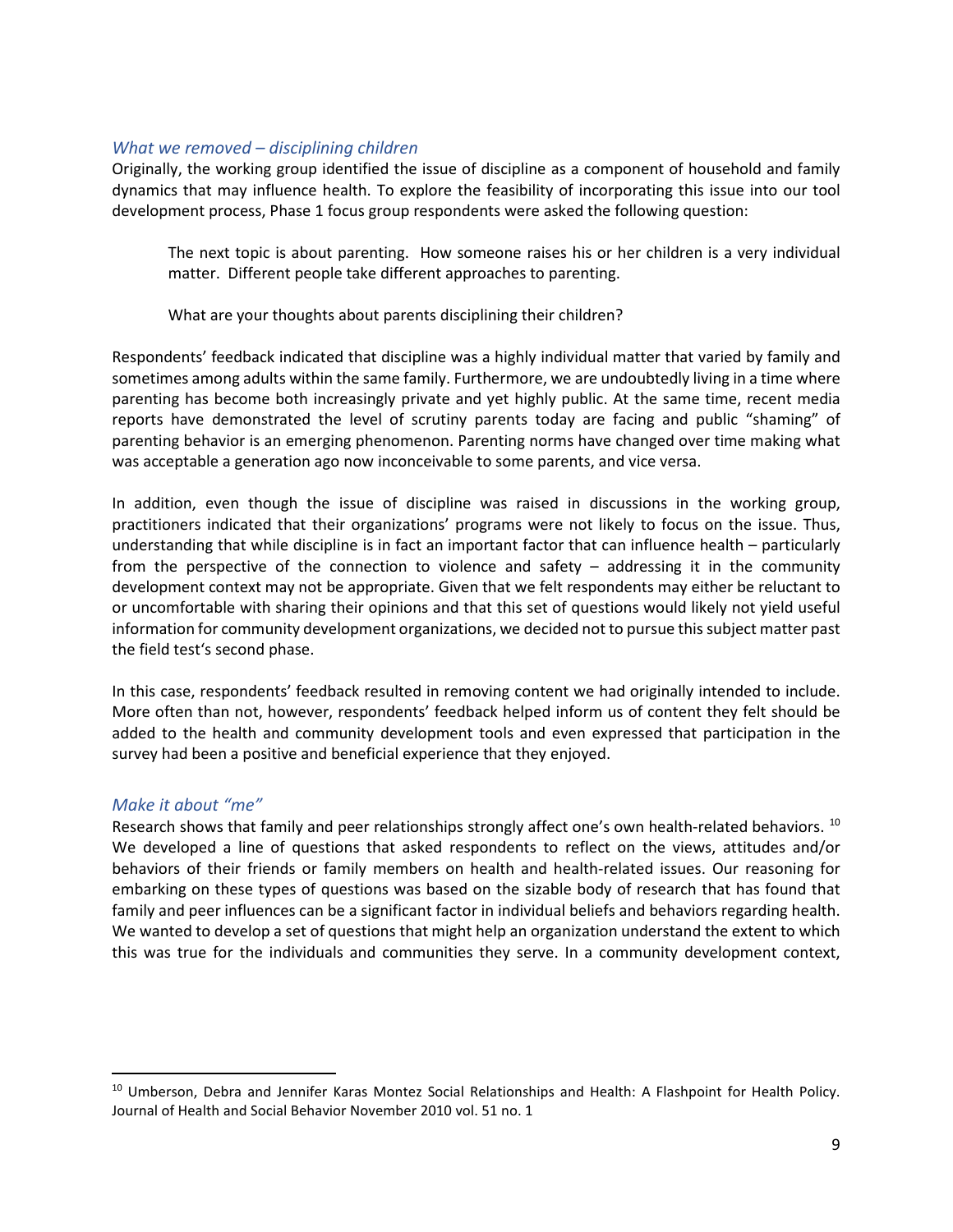programming related to community engagement, health promotion and *promotora* [11m](#page-9-0)odels would benefit from understanding this aspect.

One set of Phase 2 interview included a number of questions about the behaviors of the respondent's friends, as in these three examples:

A. In general, how much alcohol would you say your friends drink?

A great deal A fair amount Some A little or none

Other Phase 2 interview questions asked respondents to compare themselves to their friends, for example:

B. When you compare your level of interest in eating balanced meals to that of your friends, would you say that you are …?

More interested Less interested Have about the same level of interest

Another set of questions included several asking respondents to assess the influence their friends had on their attitudes and behaviors, for example:

C. From your perspective, to what extent do your friends influence what you eat?

A great deal A fair amount Somewhat A little or not at all

We found that interview respondents reacted very differently to these three question types. When asked to think about the opinions or behaviors of their friends, some respondents first asked why we wanted to know about their friends at all, or stated that they did not feel they could confidently answer for their friends. In talking with respondents, we came to understand that they did not feel comfortable speaking on behalf of others or felt that they could really know, with certainty, what their friends thought.

In addition, a number of respondents said that they did not have any friends and could not answer the question, while others were unsure of which friend groups we were referring to (e.g., life-long friends, current acquaintances). To address this issue, we subsequently used the phrase "close friends," which conveyed a more consistent meaning in later phases of the field test. We discuss these types of changes to question wording related to respondents' needs later in this report on page 14.

<span id="page-9-0"></span> <sup>11</sup> <sup>A</sup>*promotora* is a lay Hispanic/Latino community member who receives specialized training to provide basic health education in the community without being a professional health care worker. https://en.wikipedia.org/wiki/Promotora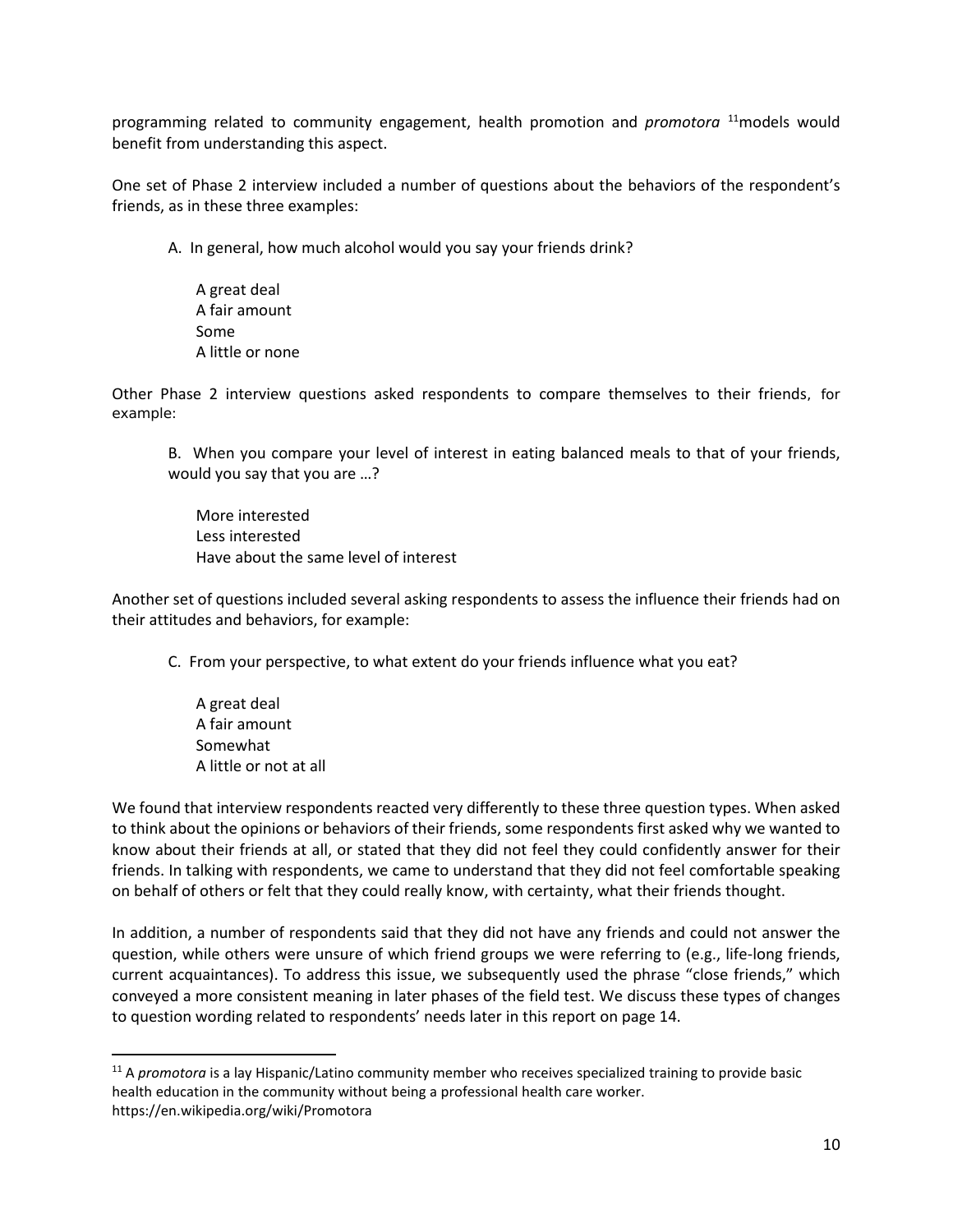When using the questions that asked respondents to compare themselves to their friends, such as question B, we did not experience the same type of hesitation; respondents often answered these questions with ease. While question A proved difficult because respondents felt they had to guess, B seemed more within their reach because it specified that we wanted to know their perspective or opinion about themselves in comparison to their friends. Similarly, respondents felt they could answer question C, which asked specifically for a respondent's perspective of the influence friends had on their (the respondent's) attitudes and behaviors.

Though subtle, the difference was between making the question primarily about the respondent rather than their friends, and removing the pressure for respondents to feel that they needed to be "right" or provide a fact-based answer. Moving forward, we eliminated the approach which focused solely on a respondent's assessment of their friends, and kept the questions that focus on a respondent's description of themselves compared to their friends or on their own perspective or opinion.

## *Frequency over quantity*

There were a number of questions used during the field test that required respondents to estimate the quantity or length of time that they did a certain activity. Two types of problems emerged regarding respondents' estimation. One was that respondents struggled to recall their habits and behaviors if the time period involved was too long. The second was that respondents found it most difficult to estimate the number or length of time that they did something if it was something they did routinely, regardless of the time period involved (for example, even within a single day).

One of the Phase 2 interview questionnaires included the following questions:

On average, how many servings of fruits and vegetables do you eat each day?

How many raw or whole fruits did you eat yesterday?

How many raw or cooked vegetables (not fried) did you eat yesterday?

Respondents often struggled to recall the number of fruits and vegetables they consumed over a period of one day, particularly among individuals who reported eating fruits and vegetables often. They also did not necessarily understand what amount constituted a single serving. When instead, they were asked how many *times* in a single day they eat fruit, not the quantity of fruit in terms of servings, respondents were able to give more specific answers. Similarly, when asked, not how many vegetables they consumed over a given period of time, but rather the *number of times* they used vegetables in their meals, respondents were better able to answer the question with some certainty. It was a small but important distinction we made to convert the questions to address frequency rather than quantity.

As a result, we revised this set of questions in Phase 3 to instead read as follows:

On a typical day, how many times do you eat fruit (not including juice)?

Never Less than once a day About once a day About twice a day Three or more times a day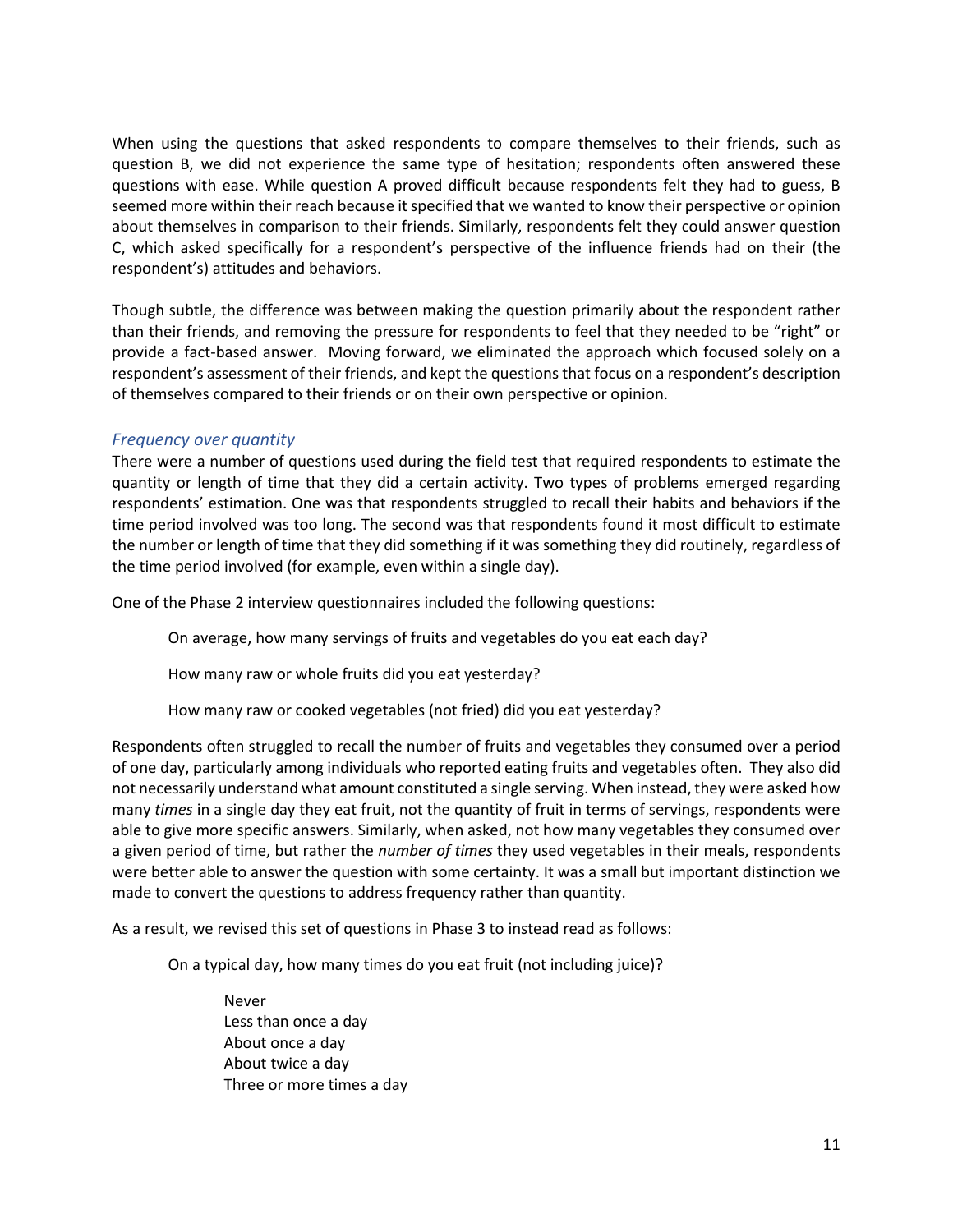On a typical day, how often do you include vegetables of any type in the meals you eat (both cooked and raw)?

Never Less than once a day About once a day About twice a day Three or more times a day

With these revisions, we switched from asking respondents about "yesterday" to asking about "a typical day", eliminating error or inaccuracies that might arise if the prior day was in some way unusual. Additionally, we created grouped-data categories, rather than asking respondents to provide a specific number, which better communicated the range of possible responses to the respondent.

## CATEGORY 2: NATURE AND NUMBER OF QUESTIONS

## *Asking for the right level of detail*

We began with some questions that were adopted from already existing health data collection tools and tested them as part of the field test. In the process, we learned that the level of detail required in data collection tools for health went beyond what would be useful in a community development context. In many cases, we needed to shift the way in which key concepts were experienced in context. For example, when focusing on "physical activity", a strictly health perspective might address the change in an individual's fitness level with data such as heart rate and minutes of exercise. The same focus on "physical activity" within a community development context might address behaviors related to overall fitness and recreation, as well as participation in activities and programs. Originally, we asked the following:

In a typical week do you do any vigorous-intensity sports, fitness, or recreational activities that cause large increases in breathing or heart rate like running or basketball for at least 10 minutes continuously?

Yes No

*[If yes]* In a typical week, on how many days do you do vigorous-intensity sports, fitness, or recreational activities? \_\_\_\_\_ days

*[If one or more days]* How much time do you spend doing vigorous-intensity sports, fitness, or recreational activities on a typical day? \_\_\_\_\_\_ minutes

The same set of questions was repeated for "moderate-intensity sports, fitness, or recreational activities" and "exercises to strengthen or tone your muscles". In discussion with Phase 2 interviewees, it quickly became clear that this set of questions did not take into account different levels of physical ability. Some respondents indicated that there were various factors that limited their physical ability to do vigorousintensity sports, for example a recent injury or surgery, a chronic condition such as arthritis, or other physical differences and/or constraints, such as using a wheelchair or walker. However, this did not necessarily mean that these respondents did not exercise. Surely, some simply did not, but others did in fact exercise in various ways fitting for their ability or condition and we wanted to be able to capture that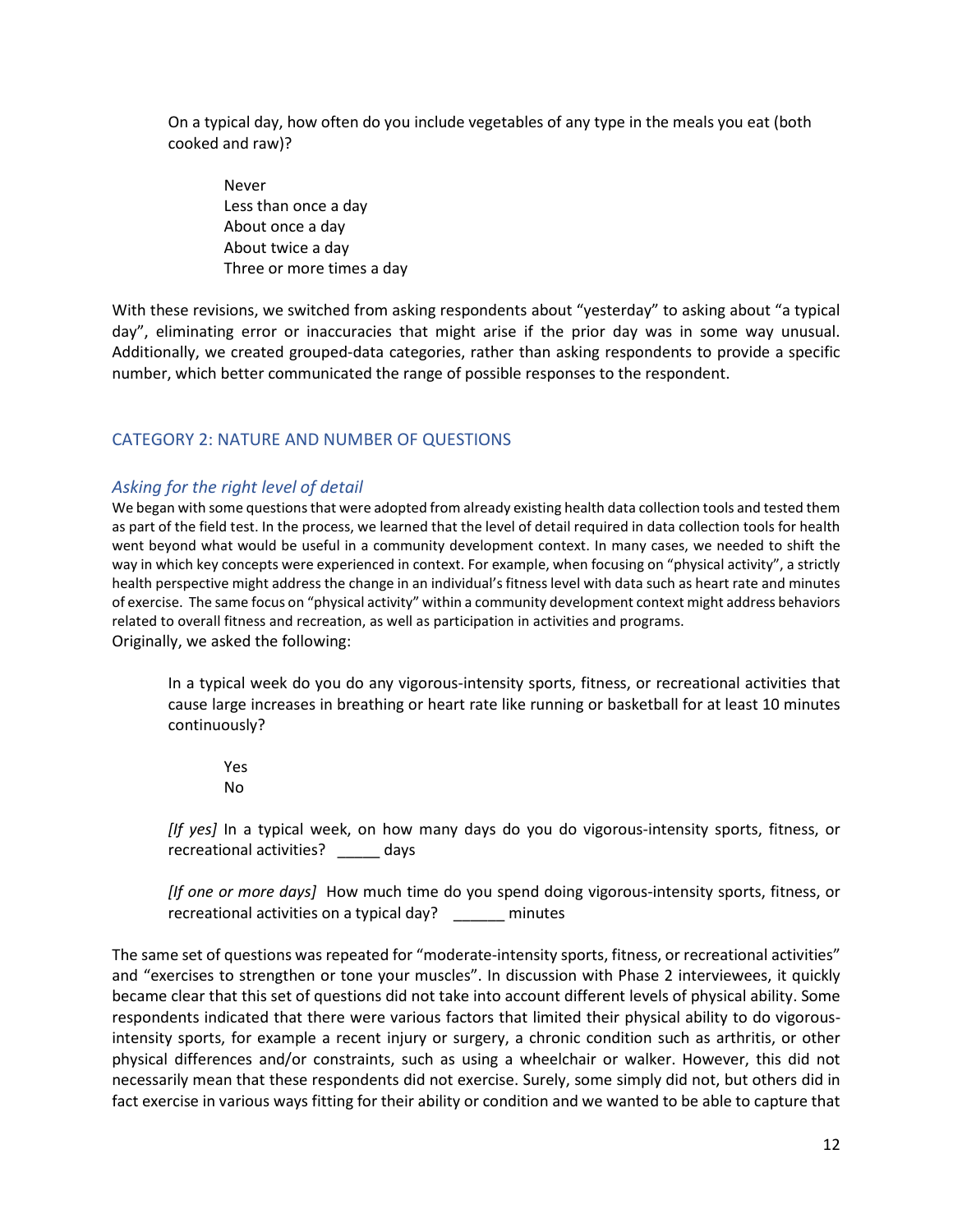in our line of questioning. Revising our assumptions about physical activity, we developed a new set of questions to reflect our new understanding. We adjusted this set of questions as follows:

Some people are able to get a lot of physical exercise while others have limitations on how physically active they can be. Do you have a diagnosed medical condition that limits your physical activity?

Yes No

[If Yes:] How often do you exercise in ways that are appropriate to your level of ability?

Often Sometimes Rarely Never

How often do you deliberately get physical exercise that goes beyond your typical day-to-day activities?

**Often** Sometimes Rarely Never

While these changes to the question addressed chronic illnesses and conditions, they did not address acute conditions or temporary physical injuries. Focusing on what community development practitioners needed to know, the new set focused on collecting those data and shortened the survey experience for respondents. We came to understand that it was not so much the level of exercise respondents were getting that was important but, rather, whether respondents were exercising at all. For this reason, the adjustment to asking respondents about exercise, within their level of ability, regardless of what that level was, yielded a more inclusive set of questions that provided the pertinent information.

### *Integrate qualifying statements*

At times, we discovered that the way we had phrased a question was influencing how respondents answered. We realized that we were inadvertently influencing respondents' answers with our questions on physical activity and how friends and family relate to attitudes and behavior. The Phase 2 interviews included the following questions on the influence of friends:

How similar or different are your attitudes about health and health-related topics compared to those of your friends?

Very similar Somewhat similar Somewhat different Very different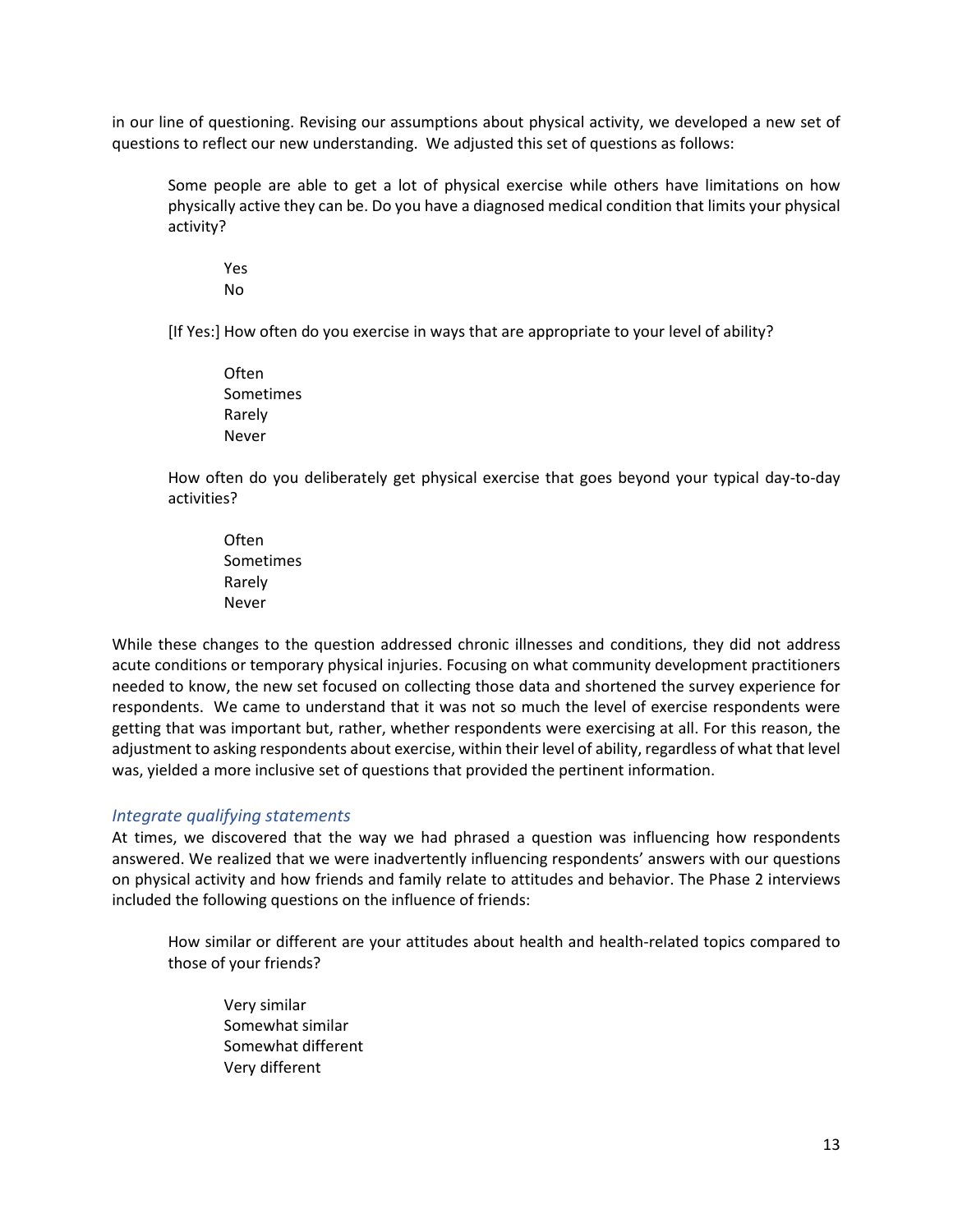When you compare how accepting you are of drinking alcohol to how accepting your friends are, would you say you are …?

> More accepting Less accepting At about the same level of acceptance

Most respondents felt they needed to qualify their answers by making clear that it depended upon the type of friend. Based on this feedback from the Phase 2 interviews, we surmised that the way the questions were worded – without any sort of qualifying phrase – confused respondents because the word "friend" was much too broad. We realized the questions needed rephrasing to focus on "close friends" as they would likely carry the most influence. As a result, we augmented the questions to read as follows:

How similar or different are your attitudes about health and health-related topics compared to those of your close friends?

Very similar Somewhat similar Somewhat different Very different

When you compare how accepting you are of drinking alcohol to how accepting your close friends are, would you say you are…?

> More accepting Less accepting At about the same level of acceptance

In subsequent testing of these questions in the self-administered questionnaires used in Phase 3, we saw more variation in answers, which would be expected.

## CATEGORY 3: QUESTION WORDING

## *Language and meaning – how we really talk about things*

One of the difficulties in designing questionnaires that a respondent will answer without an interviewer present, is to identify terms that have the same meaning to many different people and that will be interpreted similarly despite many possible differences such as age, geography and cultural background. This is, of course, relevant to obtaining comparable information from a variety of respondents. Understanding this common language is also important to practitioners because, in our various lines of work, we may often use terms within the scope of our organizations' programs and activities that may not be similarly understood by others. Community development and health are each already complex; working at the intersection of the two makes being deliberate and thoughtful about language we use even more essential to establishing a common ground for practitioners.

Some of what we learned during the field test may assist other community development groups with overall communication about health to community residents across the U.S. Finally, using language that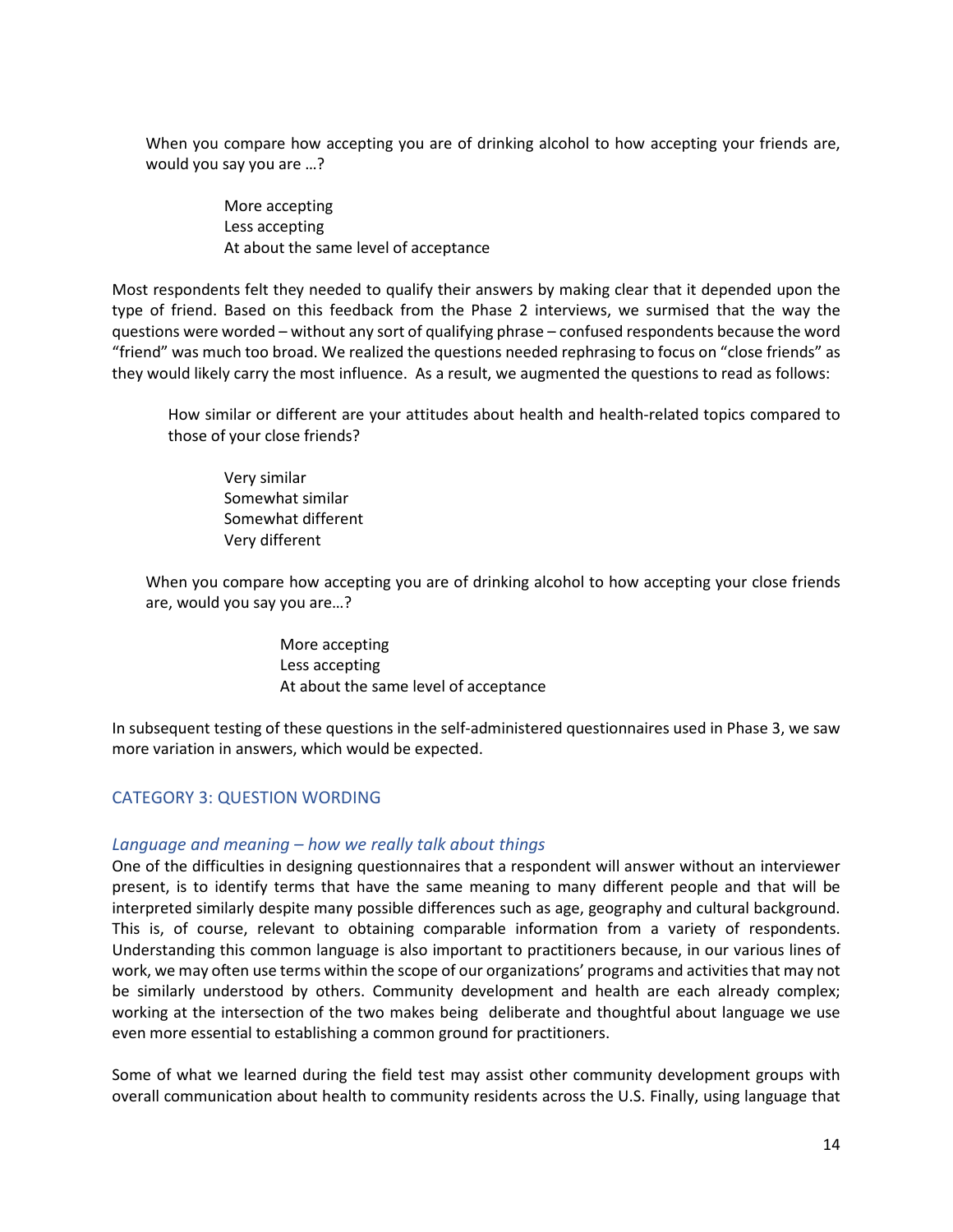corresponds to respondents' worldview provides a more positive experience for the respondent. We are aware that we are asking respondents about potentially sensitive, and certainly personal topics, such as health, relationships with one's doctor, family, and finances. We are also asking them to think about health more broadly, connecting health to other aspects of their lives – their workplaces, how they move from one place to another, and services available to them. For these reasons, it was important to us that we develop questions that are clear, concise and phrased in a respectful manner. This all begins with the very broad concept of language and word choice.

## *What respondents said was important – chronic illness and disease*

Feedback from respondents was very important as we learned from a line of questions on managing illness and disease. One of the Phase 3 questionnaires asked questions about whether or not respondents had been diagnosed with an illness or disease for which they were currently receiving medical care or taking medication. We developed these questions to address issues such as hypertension, diabetes, asthma, high cholesterol, and depression that, based on the literature, are leading indicators for vulnerable populations. However, through discussion with Phase 3 survey respondents, we learned that they felt it important to also include similar questions specifically about rheumatoid arthritis, lupus, fibromyalgia and other auto-immune diseases that they found to be prevalent in their communities. Low-income communities have a higher incidence of both disease and disability, so getting this kind of detail to customize the questionnaires is important. We subsequently expanded the set of questions on illness and disease to include their suggestions. Respondents reported that part of the reason they felt that these additions were important was because these types of illnesses often went undiagnosed in their communities. Individuals suffering from these illness often did not know what the problem was and, therefore, could not name it. Having these illnesses included and named in the questionnaire helped to legitimize their experience and acknowledged the prevalence of these illnesses in their communities.

## *Provide definitions only when necessary*

One of the basic, but important, goals of the field test was to identify language or word choice that impeded respondents' understanding of what the questions were designed to ask. We originally addressed this issue by either providing a definition within the phrasing of the question, or simply using more commonly understood terminology. For example, many respondents were unfamiliar with the term "telemedicine"[12](#page-14-0) in the following question:

How much do you trust the following sources for accurate information about health and healthrelated issues? [a great deal, a fair amount, a little, or not at all]

- Family members
- Close friends
- Co-workers
- Faith community members
- **Celebrities**
- Online resources, such as websites, social media, and blogs
- Telemedicine providers

<span id="page-14-0"></span><sup>&</sup>lt;sup>12</sup> Telemedicine is the use of telecommunication and information technologies to provide clinical health care at a distance. It helps eliminate distance barriers and can improve access to medical services that would often not be consistently available in distant rural communities. https://en.wikipedia.org/wiki/Telemedicine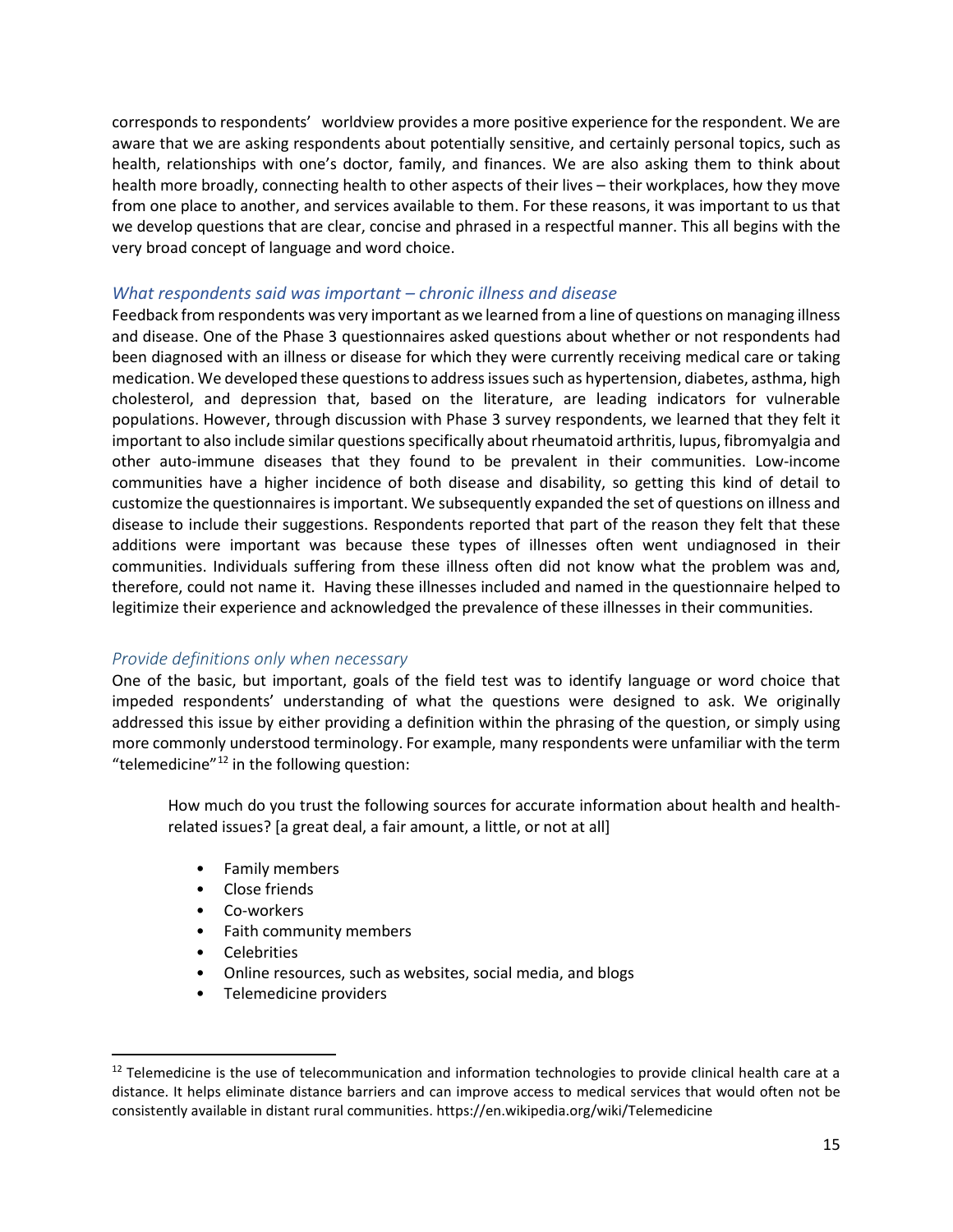Since "telemedicine" was, in fact, the commonly accepted term for what we were asking, but not yet a widely available service in non-rural areas, rather than replacing the term, we provided a definition within the answer option, as follows:

How much do you trust the following sources for accurate information about health and healthrelated issues? [a great deal, a fair amount, a little, or not at all]

- Family members
- Close friends
- Co-workers
- Faith community members
- Celebrities
- Online resources, such as websites, social media, and blogs
- Remotely connecting via the internet to a health professional who is located someplace else for diagnosis and treatment information, sometimes called telemedicine

However, in other cases, we found that questions or answer options that included definitions were at times difficult or lengthy for respondents to read through and became an obstacle to completing questionnaire. Other definitions some respondents found humorous and/or distracting; for example, when we tested this question in Phase 2:

Marijuana, also called pot or weed, is usually smoked, either in cigarettes, called joints, or in a pipe. It is sometimes cooked in food. Hashish is a form of marijuana that is also called "hash." It is usually smoked in a pipe. Do you think people can get addicted to using marijuana?

Definitely yes Probably yes Probably no Definitely no

While this detailed definition of marijuana, from a different pre-existing question developed by the Center for Disease Control (CDC), may have been appropriate in context when originally developed, it now proved distracting and unnecessary for our purposes. We later, in Phase 3, simplified this question as follows:

Do you think people can get addicted to using marijuana?

Definitely yes Probably yes Probably no Definitely no

Most often, rather than provide a definition, we simply reworded the question using terms more commonly known among respondents. Often, when respondents began noting a term that did not make sense, we explained what we were trying to say and solicit their input for a clearer word or phrase. We then tested those new terms in subsequent interactions with respondents, adopting those that had broad awareness across different demographics, and found that it improved comprehension. For example, we replaced the use of the term "food cupboard" with "food bank," and the term "breadth", as in "the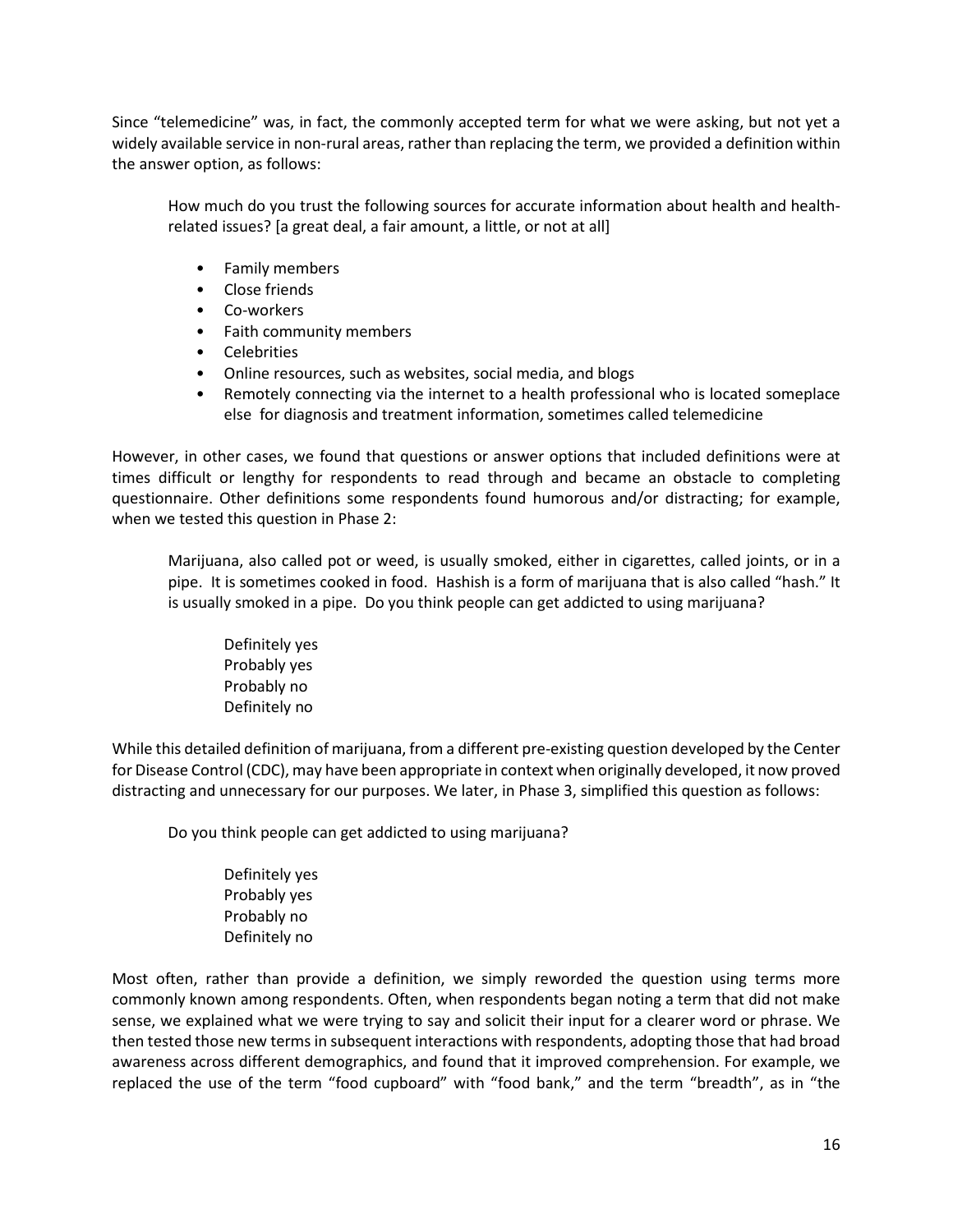breadth of services my health insurance covers" with "variety", as in "the variety of services my health insurance covers."

## *Be direct, be specific*

A core objective of the Phase 1 focus groups in particular was to test a number of words and phrases we hoped to use in the development of questions to see if they were understood by a diversity of individuals, but, moreover, whether they consistently conveyed the meaning we intended. For example, in Phase 1 focus groups, respondents were asked to express their thoughts about particular words, phrases, or concepts. This exercise helped us identify cases where a word or concept was unknown to respondents. For example, Phase 1 focus group respondents were asked:

When you hear the word "well-being," what comes to mind?

We expected that "well-being" would be a fairly well-known term to represent an individual's overall health or state of being. We were surprised to learn that the phrase "well-being" did not have a lot of meaning for many people. In fact, when asked, focus group respondents' definitions of "well-being" ranged from self-awareness to being satisfied with life, but most said it didn't mean anything, was too broad a term and, when probed, said that it simply wasn't a word that they used. Through this exercise, we learned that focus group respondents divided their health status differently. They explained that it made more sense to ask specifically about their "physical health" or "mental health." As a result, we formulated the questions to include these more specific references. For example:

Thinking about your physical health, which includes physical illness and injury, for how many days during the past 30 days was your physical health good? \_\_\_\_\_\_ days

Thinking about your mental health, which includes stress, depression, and problems with emotions, for how many days during the past 30 days was your mental health good? days

### *Make it universal to make it relevant*

An important component to ensuring that respondents feel that the questionnaire experience is positive and respectful is for questions to be phrased in an inclusive manner, that, to the extent possible, takes into account the various contexts or circumstances a respondent might bring to the table. Additionally, to ensure that the language and concepts used in the survey were familiar and understood by respondents, the field test was designed to help us understand the extent to which respondents might relate to these concepts and how this might change the meaning of a known concept among different people. Our goal was to develop questions that, despite different circumstances, would be interpreted by respondents consistently the same way.

A clear example of a word or term that was well known but whose meaning was different among respondents was "ethnic food, as posed to Phase 1 focus group respondents for discussion:

People from different cultures often eat different types of foods. What term would you use to refer to the food that your friends from other cultures eat? "Ethnic" food, "traditional" food, or "specialty" food?

We wanted to understand how people spoke about their own food and the foodways of others who may represent ethnic or cultural differences. Recognizing that one's own food is what is normative, we looked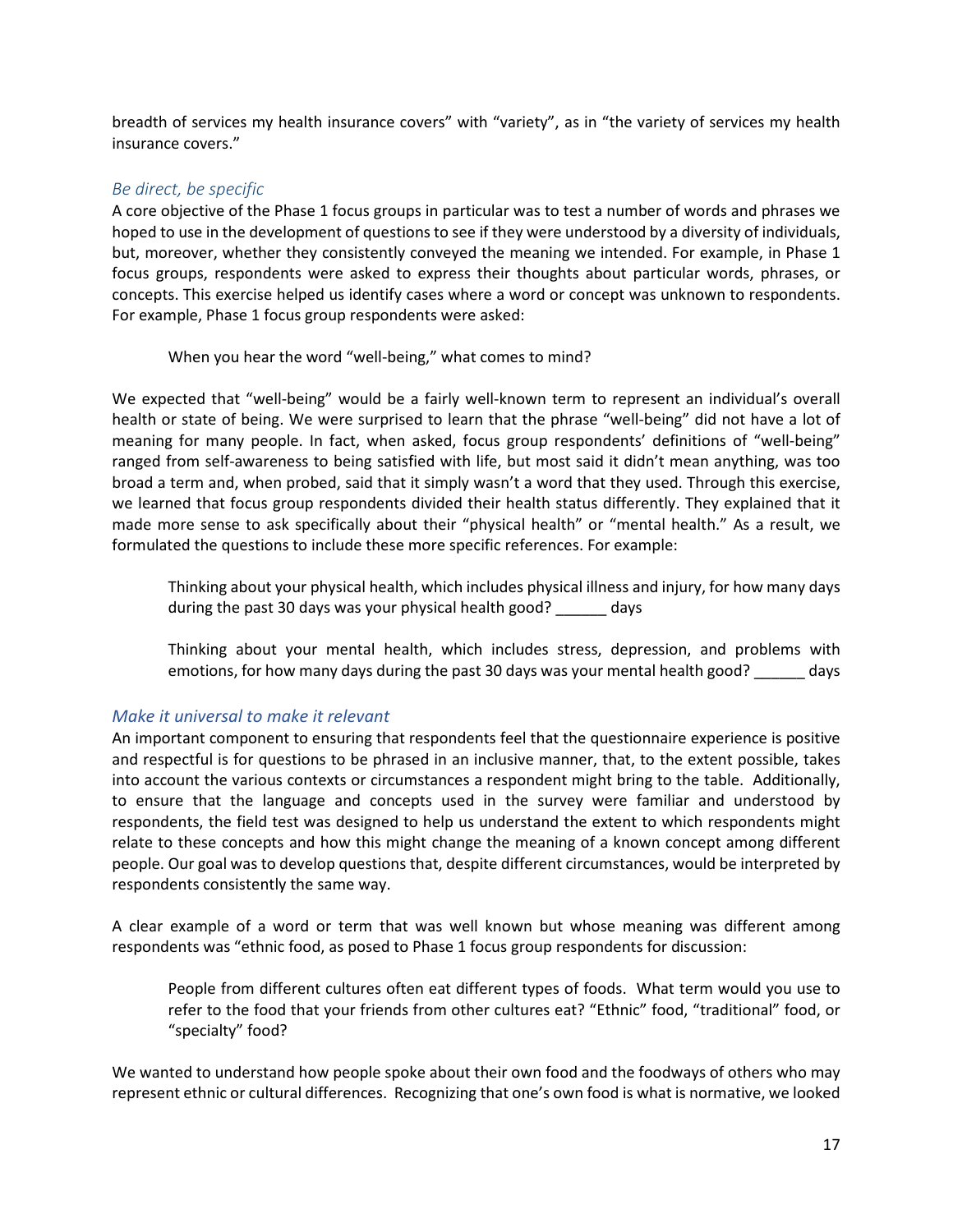for words or phrases to describe other peoples' food, hoping we would then be able to ask questions about the availability of ingredients for the foods familiar to respondents across cultures. Access to affordable familiar ingredients impacts a household's ability and willingness to make meals at home and manage their diets. Additionally, we were interested in learning about the connection people have to their cultural traditions and how respondents can bring their interest in healthy eating to all the various types of foods they may eat.

When discussing health, clarifying an individual's relationship with food is key to understanding related attitudes and behaviors. If a cuisine differs from what is considered the norm it may impact people's feelings of belonging and identity, which then touches other aspects of health. How a person deals with food is complex and includes, at least, aspects of availability, affordability, and what one is used to; food deserts in both urban and rural areas can impact all three of these. We had developed questions to capture the first two dimensions, but not one for the third – what one is accustomed to.

In the Phase 1 focus groups, it became clear that the meaning of "ethnic food" shifted depending on an individual's background, but not in the way we had expected. It did not universally describe food beyond the traditional meals cooked at home. The term "ethnic food" excluded the foodways of white respondents who may not consider themselves part of an "ethnic group", yet have unique food traditions based on, for example, the region they are from rather than an ethnic culture. It also did not adequately articulate the differences between urban and rural food traditions among people of shared ethnicity.

We were fortunate to hold our first focus groups in New Orleans among respondents who represented multiple food traditions—rural, urban, Creole, and mainstream. During the conversation, one participant asked if what we were trying to understand was "the foods you grew up with". We ultimately found that this was a more encompassing term that would still get at different types of food that may not be prevalent in mainstream grocery stores, while also leaving room for a diversity of interpretation. For example, some respondents mentioned that the "food you grew up with", in their case, was TV dinners, while one participant responded with food purchased through the Schwan's home delivery grocery service. Asking the question this way also provided insight into their relationship with food.

Phrasing the question this way provides benefits to both respondents and practitioners using the data from the questionnaire. For respondents, it allows them to describe the food they grew up with and juxtapose that with what and how they currently prepare and eat food. For practitioners, it provides useful detail about the types of food program participants are used to and has implications for the development of farmers markets (e.g. making specialty vegetables available), cooking classes (e.g. making nutritional food with a pleasing array of flavors that reflect familiar tastes), and promoting grocery stores (e.g. encouraging stores to carry appropriate foods for the population).

We used the phrase "the food you grew up with" in a variety of questions to inquire about the primary type of food an individual had consumed during most of their upbringing, for example:

In your opinion, how healthy are the foods you grew up with?

Very healthy Somewhat healthy Somewhat unhealthy Very unhealthy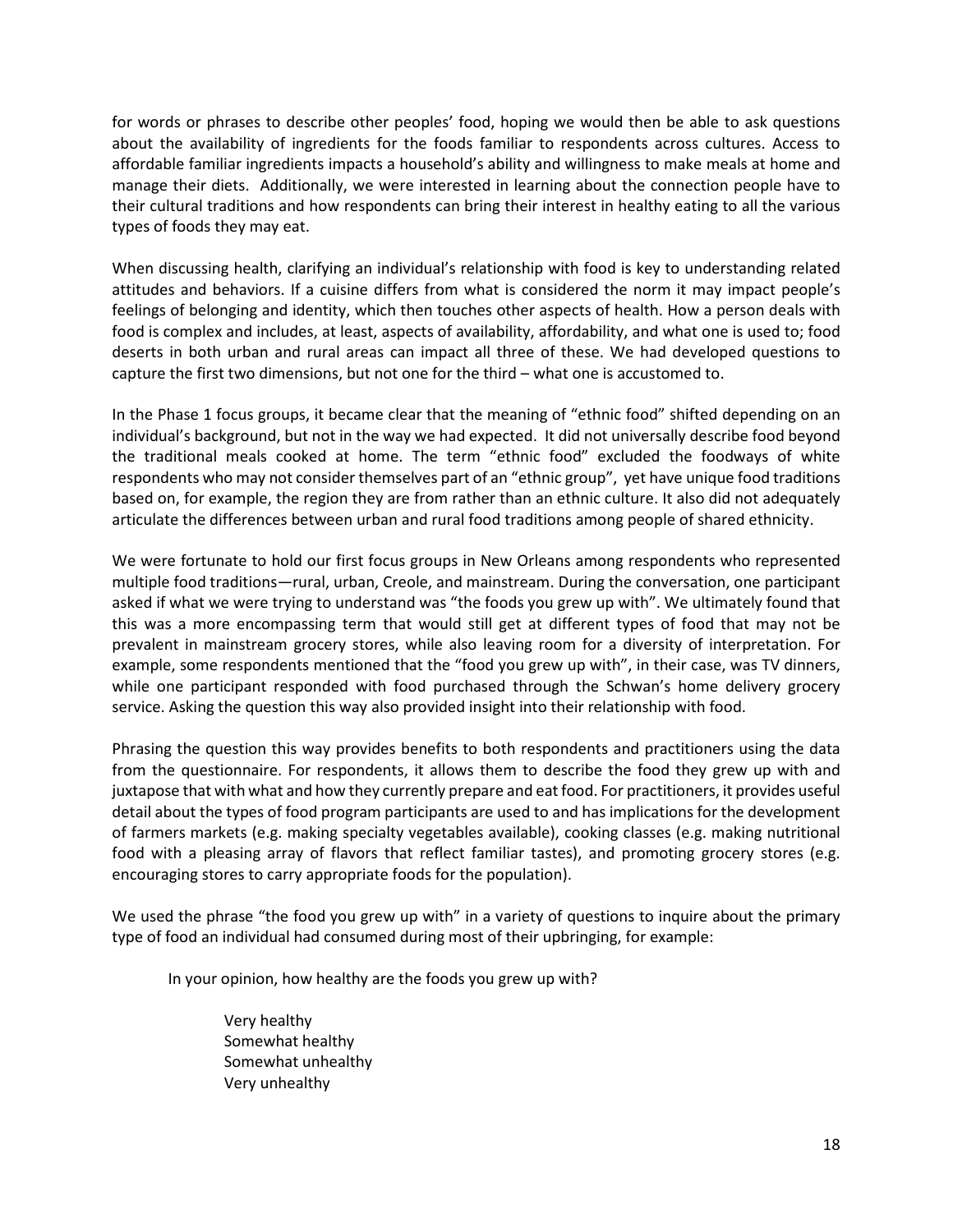[*If "Somewhat unhealthy: or "Very" unhealthy:*] What, if anything, do you think would make the foods you grew up with healthier to eat?

Similarly, we also discovered that the term "healthy living" did not carry the same connotations for everyone. In both focus group locations, respondents indicated that the term "healthy living" carried connotations of social class – for example, they considered "healthy living" as something only wealthier people could achieve because it involved the purchase of expensive foods (examples given by respondents included quinoa and kale) or gym memberships, which can be out of reach for lower income individuals and families. This told us that even though focus group respondents all understood what we meant by healthy living, they clearly didn't relate to the concept in the same way. For some, it was something attainable if they put their mind to it, for others it was perceived as something exclusionary and unattainable without changing other more significant elements of one's circumstance such as income and time.

In most cases, respondents understood and demonstrated a shared meaning of "healthy living" as correlated to eating well and staying active. Respondents already knew what healthy behaviors are; their reasons for not taking advantage of that knowledge related to constraints such as time, money and access. Respondents could recite the types of things we all might have learned in school or been told by doctors about what it meant to live a healthy lifestyle. For some focus group respondents, healthy living had to do with a series of deliberate decisions an individual made toward living a healthy lifestyle and wasn't perceived as something that could naturally or casually occur. For this reason, we were careful not to use the phrase "healthy living" or "healthy lifestyle" in the tool development process. Instead, we focused on developing questions that asked more specifically about elements of health or whether or not something/someone was "healthy", a term that was similarly understood across respondents without the conditional associations conjured by the term "lifestyle."

Another concept known to respondents but carrying different meaning was "stress management and relaxation". In this case, we were differentiating between the two concepts but learned that respondents interpreted them to be one and the same. We assumed that stress management would focus on punctuated moments of stress and the mechanisms to deal with them, while relaxation would reflect the incorporation of small habits in daily life that reflected an ongoing lifestyle choice. In Phase 2 interviews, respondents were asked one set of questions on managing stress (which we defined as "deliberately trying to reduce the level of tension, pressure, or anxiety a person might be feeling") and another set of questions on what they did to relax (described as "taking time to rest, unwind, or slow down") as part of daily life. For example, in the Phase 2 interviews, respondents were asked the following set of questions:

The next questions are about managing stress, that is, deliberately trying to reduce the level of tension, pressure, or anxiety a person might be feeling.

In your opinion, how much does reducing stress contribute to a person's overall health?

A great deal A fair amount Somewhat A little or nothing

The same set of questions were asked about relaxation (for example, "In your opinion, how much does relaxing contribute to a person's overall health?" and so on). A number of interview respondents indicated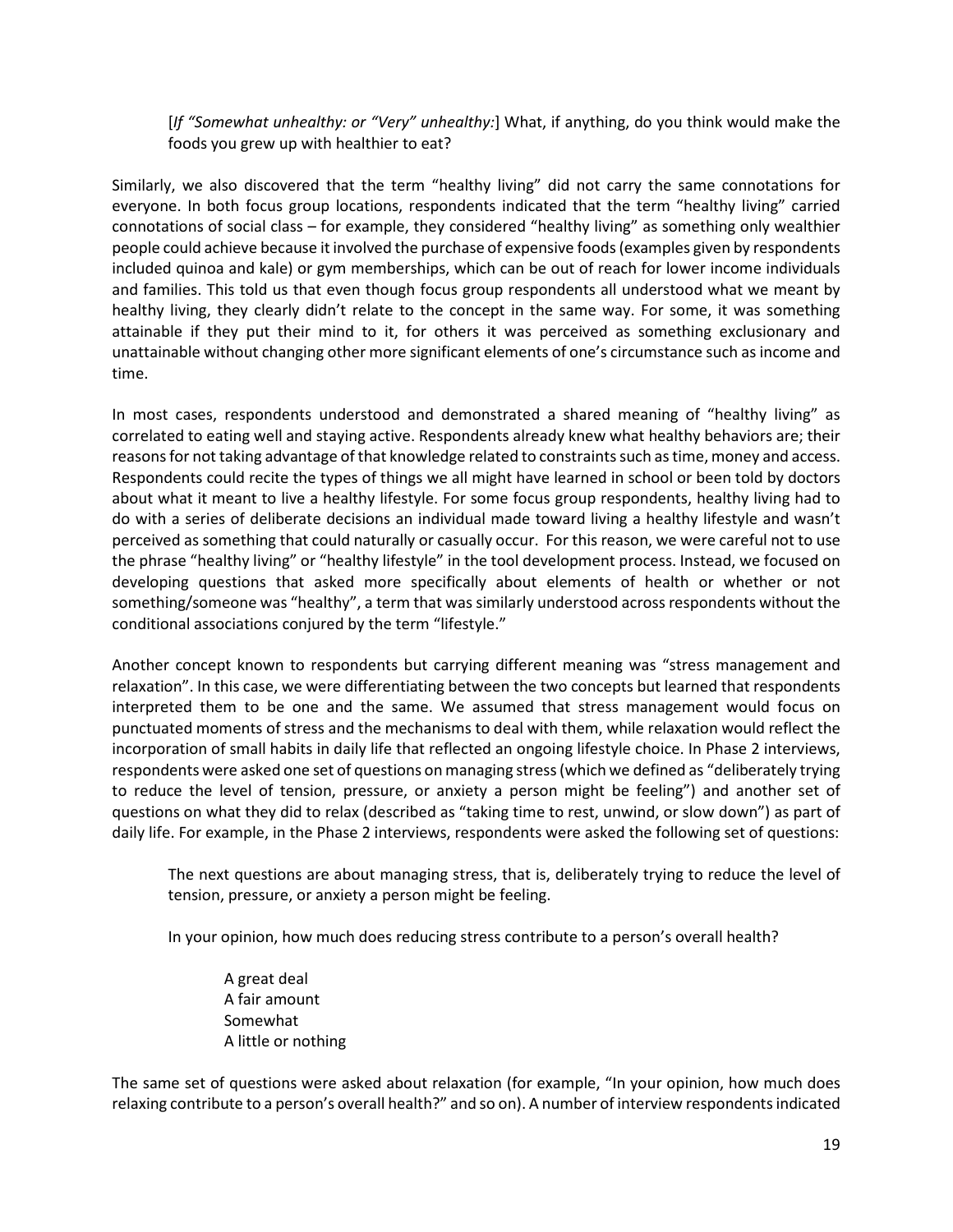that they didn't feel there was a difference between the two – stress management and relaxation – and expressed that they found this line of questioning repetitive. For them, the two concepts were too closely related to be discussed separately. A set of respondents described relaxing as "taking time for yourself" or "taking a break," which became a more useful set of terms for revising these questions. In revising this set of questions, we combined the sets of questions on stress management and relaxation into one tool and adopted respondents' language, as follows:

Different people do different things when they want to take time for themselves or take a break. Which of the following things, if any, would help you relax? *Check all that apply.*

- Socializing with others
- Talking with friends or family members
- Meditating, doing yoga, or engaging in some other quiet practice
- Engaging in artistic expression, such as drawing, painting, or playing a musical instrument
- Participating in religious or spiritual activities

Our aim was to develop and adapt our survey tools to reflect the ways real people talk with one another about health and issues related to health. The feedback from the field test confirmed that it was extremely important to be brief – for example, providing definitions only when necessary because they either made the questionnaires unnecessarily long or distracted from the more important content. In addition to making the questions as short as possible, we learned that it was equally important to be specific in our terminology and to simply say what we mean. Broad and generalizing terms such as "well-being" weren't meaningful to respondents and, therefore, were not useful in questions. If we honed in on we really wanted to ask about - for example, an individual's physical or mental health – we could easily get our meaning across.

Finally, we learned that the language used in the questions needed to be inclusive and universal in order to feel relevant to respondents. While the term "ethnic food" might be understood by many people, it may not necessarily be *relevant* to them depending, perhaps, on their own perception of ethnicity and their ethnic identity. However, asking individuals about "the food you grew up with" was a more inclusive approach because it was a question that would be relevant to everyone regardless of their racial or ethnic background.

### *Structuring questions to engage and empower*

In addition to the language used, we knew that the structure of the questions themselves could influence an individual's experience with the survey. This was important as we were aiming to create an experience that was positive and empowering, despite tackling what could at times be considered difficult subject matter. In the context of community development practitioners, we knew they might use these data collection tools to strengthen relationships with community members and deepen residents' engagement in programs and initiatives that could create positive change for their families and communities. With that in mind, we set out to develop survey tools that might help respondents more deeply engage in conversations about health. It was important that the questionnaires feel like they were within respondents' knowledge to answer – which meant steering clear of the "knowledge test" or "trick question" tone that questionnaires can sometimes have. We didn't want respondents to feel there was a "right" or "wrong" answer and aimed to develop questions that would instead encourage individuals to actually reflect and provide an honest and thoughtful answer that was true for them and not simply what they thought we wanted to hear.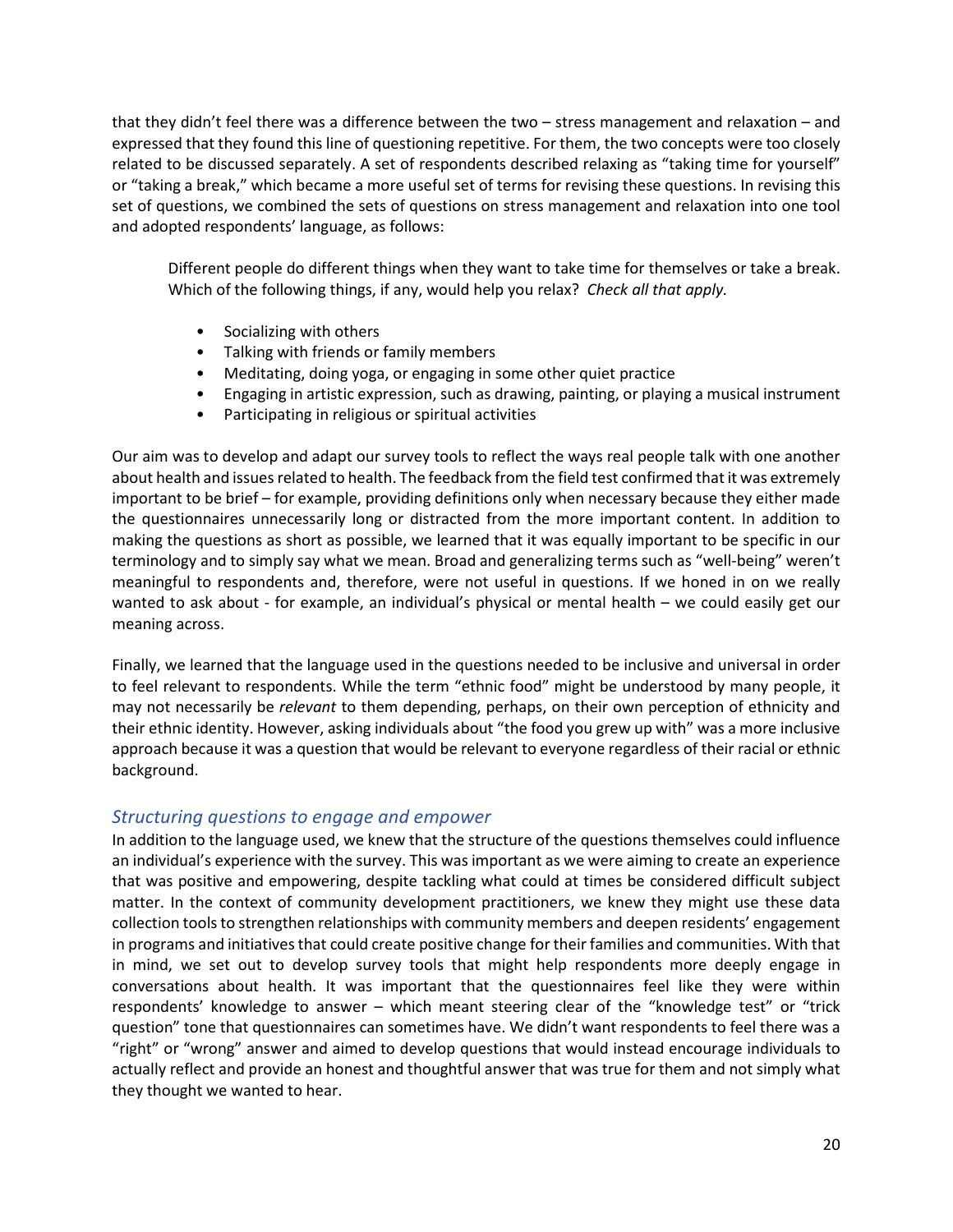## <span id="page-20-0"></span>Conclusion & Next Steps

It is our hope that the findings shared in this field test summary report contribute to the sizable body of work currently underway that rests at the intersection of health and community development. Thanks to a knowledgeable and dedicated interdisciplinary group of individuals who participated in the working group, the hard work of organizations who helped to carry out the field test, and the openness and willingness of the respondents, we were able to develop and test a set of data collection tools that help illustrate the connection between community development efforts and associated health outcomes for individuals, families and communities. The field test also demonstrated the importance language can have in helping to establish a common ground across our many differences and how deliberate attention to the questionnaire content, structure and design can create an engaging, empowering and inclusive experience for individuals as they embark on an exploration of thinking and talking about health differently than they might have done before.

From the perspective of a community development organization, these findings illustrate the different ways that the health and community development evaluation tools can yield additional ancillary benefits we did not previously anticipate, such as opportunities for outreach, engagement, education and relationship building with community members, as well as improving understanding of the nuanced ways health and health-related issues affect the lives of the individuals, families and communities they serve. We observed that during and following the survey, respondents easily shared their thoughts and feelings about the subject matter and questions beyond what was required for the questionnaire. Often this feedback included that respondents felt the questions were unique; they commented that no one had ever asked them these types of questions before and that it felt good to be asked those questions. Many respondents used the questions and discussion with us as an opportunity to share personal stories about themselves, friends and family. Although these conversations were often about difficult topics, such as chronic illness, the loss of loved ones, poverty and homelessness, respondents nonetheless volunteered this additional information without prompting. We felt that the nature of the questions, and perhaps simply the process of setting aside a specific time, albeit brief, to focus on an individual's life experience (to the extent that is addressed in the questionnaires), brought a humanizing aspect to the discussion of health and health issues. These discussions, if nurtured by organizations administering the health and community development survey tools, can serve as a source of additional contextual information that can help shed light on some of the nuances of health and health-related issues in communities they serve. In addition, they can be a part of a broader strategy to ensure that resident voices are heard and that organizations are interested in residents' experiences.

The health and community development data collection tools are currently available on the Success Measures Data System (SMDS). We are currently seeking funding to develop a web publication that would provide the data collection tools in print so that organizations could access them at no cost. Moving forward, we will disseminate information about the tools more broadly, as we did at our recent conference presentations including the Grant Makers in Health and Association for Community Health Improvement. We are also working with metrics hubs such as The Build Healthy Places Network MeasureUp Portal. NeighborWorks has funded a small demonstration of the tools with 10 NeighborWorks organizations that will begin in April 2016. In addition, we are seeking partners for national and regional demonstration projects that would support community development organizations' use of the tools for longitudinal evaluations in their service areas. Success Measures is partnering with Enterprise Community Partners in the development of these demonstration projects.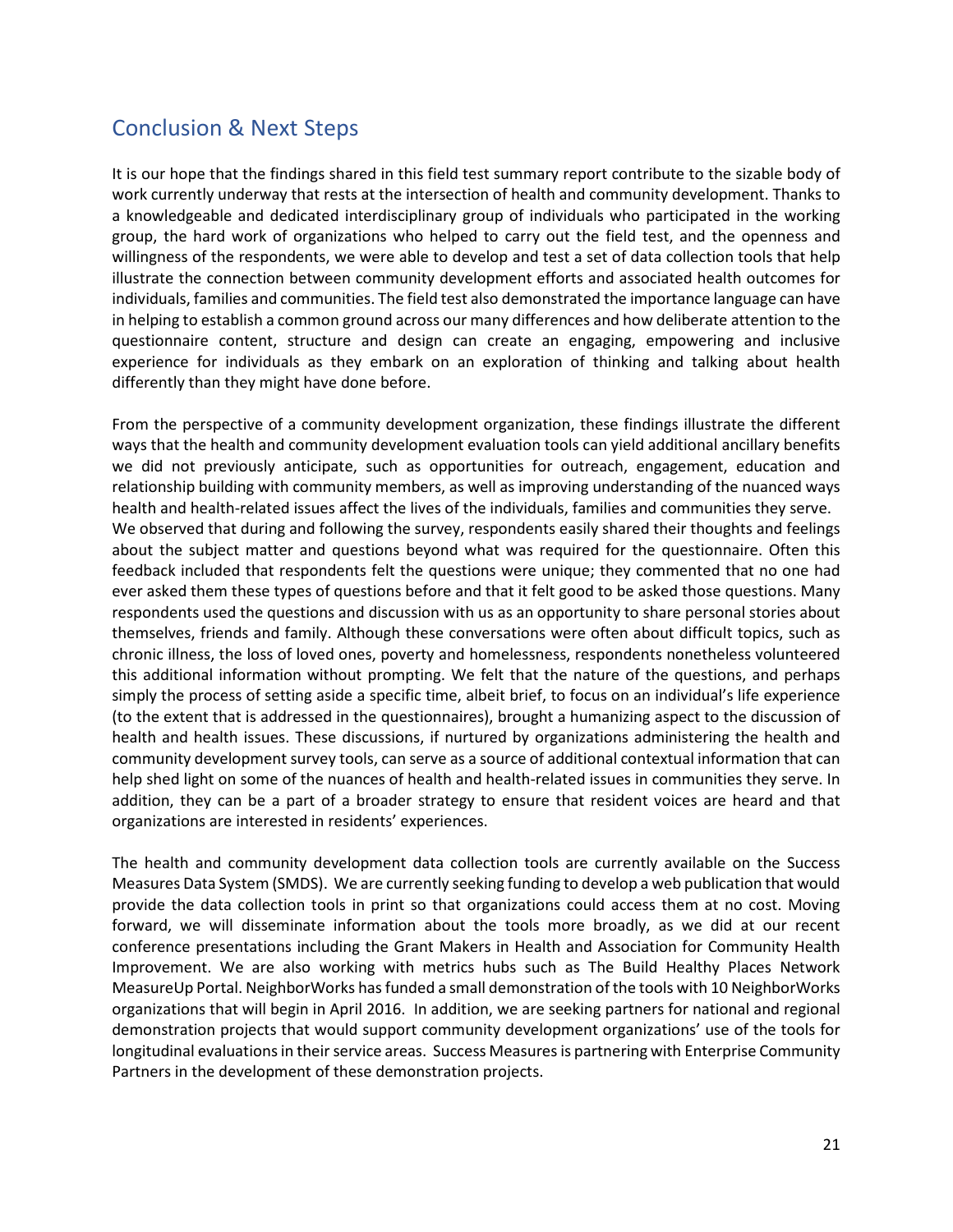## <span id="page-21-0"></span>Appendices

## <span id="page-21-1"></span>A- Success Measures Health Tools Working Group

### **Participants**

**Valerie Agostino**

Senior Vice President, Healthcare & Housing and Operations Initiatives Mercy Housing San Francisco, CA [vagostino@mercyhousing.org](mailto:vagostino@mercyhousing.org)

**Allison Bauer** Program Director, Health and Wellness Boston Foundation Boston, MA [Allison.bauer@tbf.org](mailto:Allison.bauer@tbf.org)

**Maggie Super Church** Independent Consultant Conservation Law Foundation Lawrence, MA [mps02140@yahoo.com](mailto:mps02140@yahoo.com)

**Charise Fong\*** Chief Operating Officer East Bay Local Development Corporation Oakland, CA [cafong@ebaldc.org](mailto:cafong@ebaldc.org)

**Joseph D. Gallegos** Senior Vice President National Association of Community Health Centers Albuquerque, NM [jgallegos@nachc.com](mailto:jgallegos@nachc.com)

**Hannah Hafter** Resident Engagement Coordinator The Primavera Foundation Tucson, AZ [hhafter@primavera.org](mailto:hhafter@primavera.org)

**Bonnie Andrews** Deputy Director of Statistics and Evaluation Massachusetts Department of Public Health Boston, MA [bonnie.andrews@state.ma.us](mailto:bonnie.andrews@state.ma.us)

**Nick Mitchell Bennett** Executive Director Community Development Corporation of Brownsville Brownsville, TX [nmitchell@cdcb.org](mailto:nmitchell@cdcb.org)

**Clare Duncan** Program and Policy officer Stewards of Affordable Housing for the Future Washington, DC [cduncan@sahfnet.org](mailto:cduncan@sahfnet.org)

**Carolina Freuder** Research Assistant, Pediatrics Boston Medical Center, Boston University School of Medicine Boston, MA [carolina.freuder@bmc.org](https://legacy.nw.org/owa/redir.aspx?C=x8o1HaZBtUCGanBseaIOY9o2AAXHm9FI6B9wtOl-hlFfAl79cnswaPKJb7uLSUeNiODOivspYVY.&URL=https%3a%2f%2furldefense.proofpoint.com%2fv2%2furl%3fu%3dhttps-3A__mail.google.com_mail_u_0_h_t6c3u5i4aede_-3F-26v-3Db-26cs-3Dwh-26to-3Delena.debartolo-40bmc.org%26d%3dAAMFAg%26c%3duB31r3VxBDud4n3Im0B93nl_l4NjtvDi7_HbgKKJ_78%26r%3dANldxVXv_64Djbsv-8Pu_w%26m%3dU-bBoaqCRpsnfDzEA05GSlJtlph4NYpCxdU2tqww-RQ%26s%3dA2Tuz-I3qXg881TEmzZKDVtAg6oyj3zl5xD0metbmgQ%26e%3d)

**Amy Gillman** National Program Director, Community Health Local Initiatives Support Corporation (LISC) New York, NY [agillman@lisc.org](mailto:agillman@lisc.org)

**Peggy Hutchison\*** Executive Director The Primavera Foundation Tucson, AZ [phutchison@Primavera.org](https://legacy.nw.org/owa/redir.aspx?C=B-Atf4SVhkGwLvE1cNbNEko7wy6dnNFI2OMh8hAa9Qbb3wGwbPm5gUNDAT1vPsgLjZ0kQNU0ruY.&URL=mailto%3aphutchison%40Primavera.org)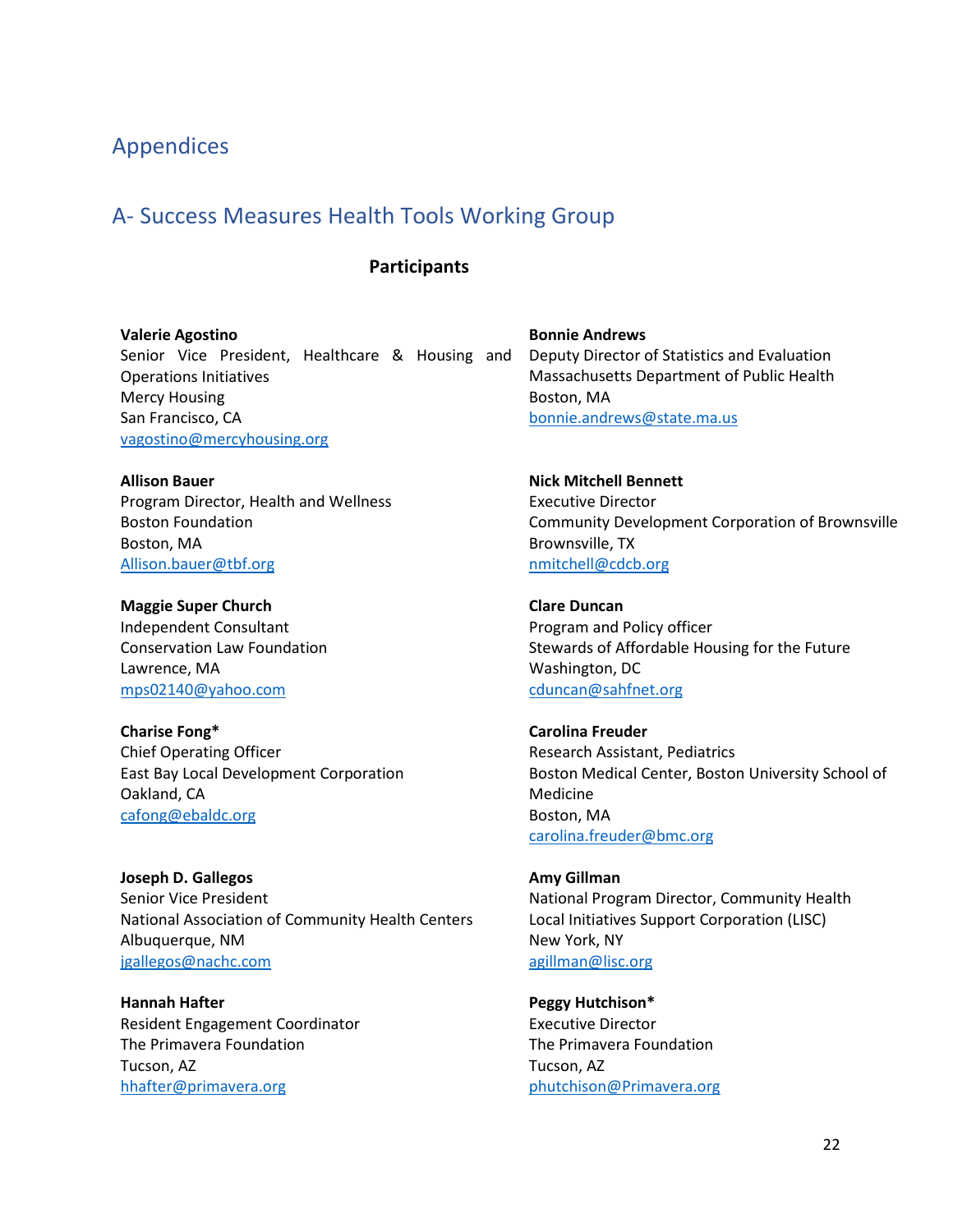**Doug Jutte, MD** Executive Director Build Healthy Places Network Berkeley, CA [dpjutte@berkeley.edu](mailto:dpjutte@berkeley.edu)

**Barry Keppard** Public Health Manager Massachusetts Area Planning Council Boston, MA [bkeppard@mapc.org](mailto:bkeppard@mapc.org)

**John Moon** District Manager, Community Development Federal Reserve Bank of San Francisco San Francisco, CA [John.moom@sf.frb.org](mailto:John.moom@sf.frb.org)

**Kim Nettleton** Director, Strategic Solutions Product Team UnitedHealthcare Houston, TX [kim\\_a\\_nettleton@uhc.com](mailto:kim_a_nettleton@uhc.com)

**George Reuter** Communications and Evaluation Manager The Neighborhood Developers Chelsea, MA [greuter@tndinc.org](mailto:greuter@tndinc.org)

**Megan Sandel, MD** Professor, Principle Investigator Boston University Schools of Medicine and Public Health; Children's HealthWatch Principle Investigator Boston, MA [megan.sandel@bmc.org](mailto:megan.sandel@bmc.org)

**Julie Trocchio** Senior Director, Community Benefit & Continuing Care Catholic Health Services Washington, DC [jtrocchio@chausa.org](mailto:jtrocchio@chausa.org)

**Fred Karnas\*** Social Investment Officer – Health and Human Services Kresge Foundation [Fgkarnas@kresge.org](mailto:Fgkarnas@kresge.org) Detroit, MI

**Margaret Laws\*** Director, Innovations for the Underserved California Healthcare Foundation Oakland, CA [mlaws@chcf.org](mailto:mlaws@chcf.org)

**MaryJo Mullan** Project Director, Age-Friendly Communities Tides Center for Atlantic Philanthropies New York, NY [maryjomullan@gmail.com](mailto:maryjomullan@gmail.com)

**Nancy Pollock** Principal - Health Outcomes in Housing Initiative Stewards of Affordable Housing for the Future Washington, DC [npollock@sahf.org](mailto:npollock@sahf.org)

**Ruth Salzman** Chief Executive Officer Russell Berrie Foundation Teaneck, NJ [rsalzman@rbfdtn.org](mailto:rsalzman@rbfdtn.org)

**Anna Steiger** Assistant Vice President in Regional & Community **Outreach** Federal Reserve Bank of Boston Boston, MA [Anna.Steiger@bos.frb.org](mailto:Anna.Steiger@bos.frb.org)

**Jonathan Wilson** Deputy Director National Center for Healthy Housing Columbia, MD [jwilson@nchh.org](mailto:jwilson@nchh.org)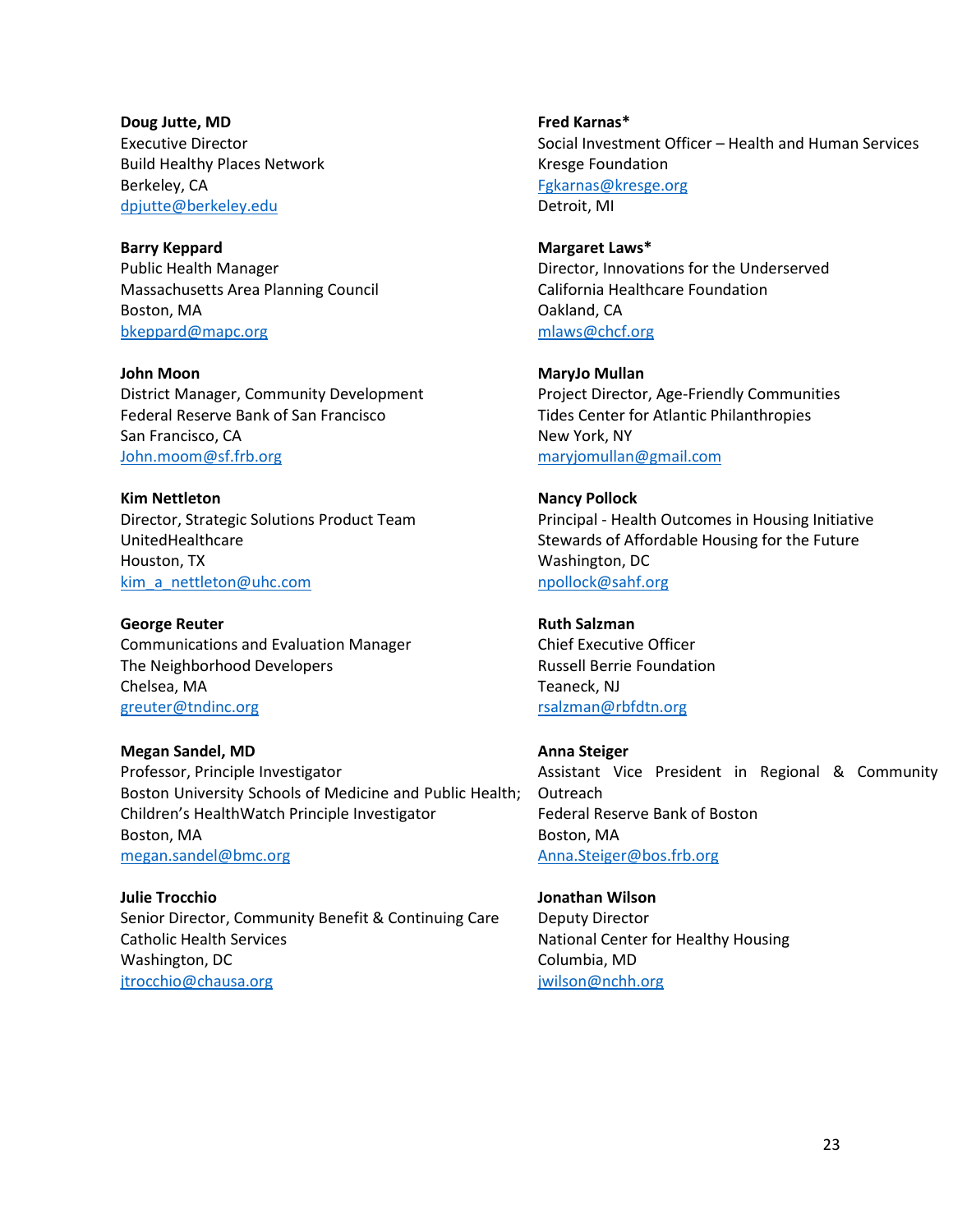#### **NeighborWorks America Staff**

**Elsie Achugbue** Manager, Success Measures Programs [eachugbue@nw.org](mailto:eachugbue@nw.org)

**Brooke Finn** Senior Vice President, NeighborWorks Services Group [bfinn@nw.org](mailto:bfinn@nw.org)

**Maggie Grieve** Vice President, Success Measures [mgrieve@nw.org](mailto:mgrieve@nw.org)

**Debby Visser** Director, Success Measures Partnerships [dvisser@nw.org](mailto:dvisser@nw.org)

**Lauren Edlund** Manager, Success Measures Evaluation & Research [ledlund@nw.org](mailto:ledlund@nw.org)

**Robyn Germain** Manager, Success Measures Program Services [rgermain@nw.org](mailto:rgermain@nw.org)

**Jessica Mulcahy** Senior Manager, Success Measures Evaluation & Research [jmulcahy@nw.org](mailto:jmulcahy@nw.org)

**Sarah Norman\*** Senior Advisor, Health and Housing snorman@nw.org

\*Indicates working group participants who are unable to attend the in-person meeting. \*\* Participants and affiliations were current as of September 12, 2014.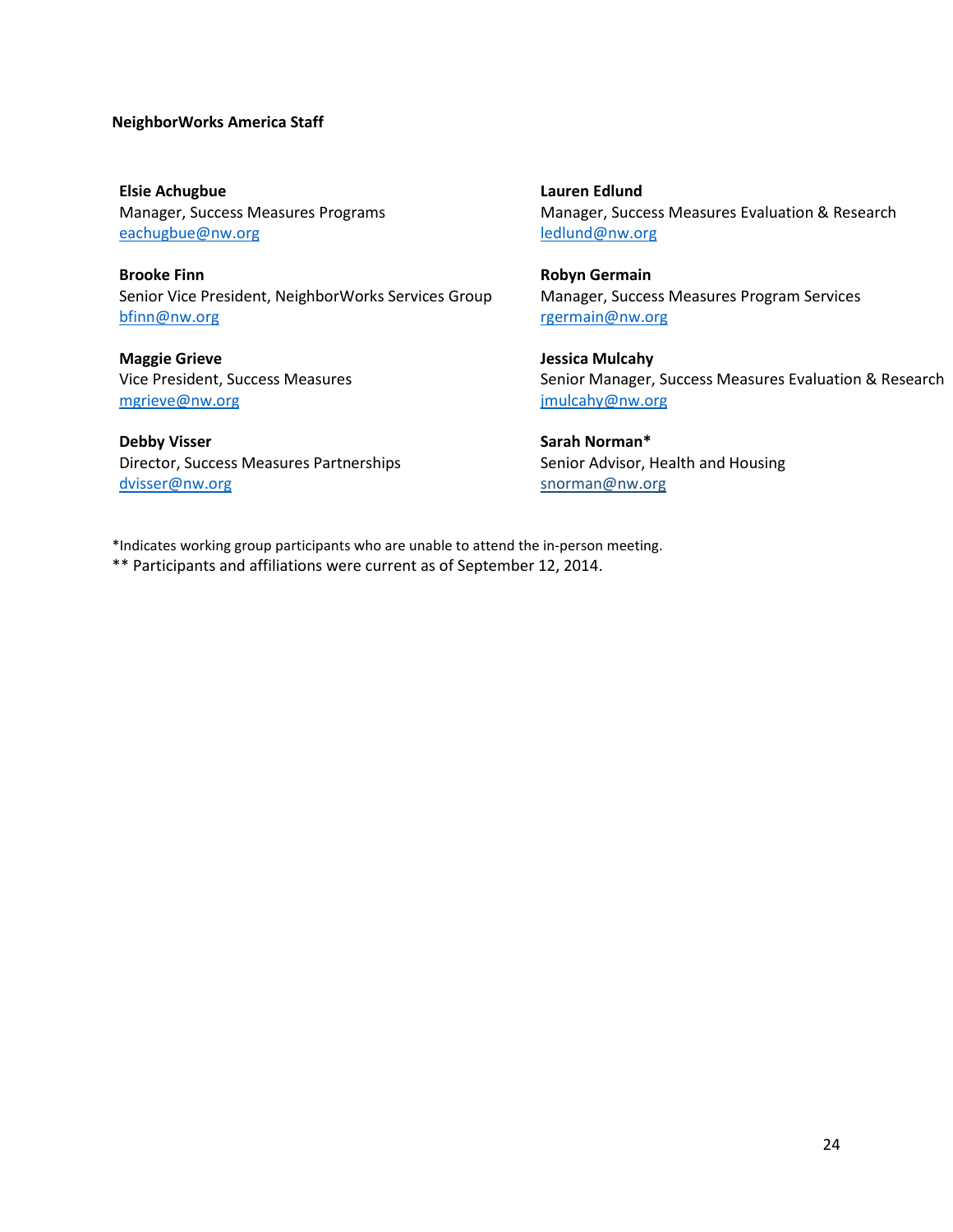## <span id="page-24-0"></span>B- List of Success Measures Health Tools

#### **SUCCESS MEASURES® HEALTH TOOLS**

#### **INDIVIDUAL AND COMMUNITY HEALTH STATUS**

**Individual Health Status**

Medical Conditions Disease Management Overall Health Health Metrics **Community Health Status**  Community Morbidity Community Mortality Medical Visit Metrics

#### **INDIVIDUAL HEALTH BELIEFS AND ATTITUDES**

### **Attitudes and Discussions about Health**

Views on Health Health Discussions with Household Members Health Discussions with Friends

#### **Views on a Healthy Lifestyle**

Views on Eating Views on Physical Activity Views on Alcohol, Tobacco, and Drug Use Views on Relaxation and Stress Management

#### **INDIVIDUAL HEALTH BEHAVIORS**

**Health Knowledge and Use of Health Care** Health Care Knowledge Use of Health Care Services Health Insurance **Participation in a Healthy Lifestyle** Eating Behavior Physical Activity Behavior Alcohol, Tobacco and Drug Use Behavior Relaxation and Stress Management Behavior **Care Giving and Receiving**

### Caring for Others

Receiving Care from Others

#### **INDIVIDUAL FACTORS AND INFLUENCES RELATED TO HEALTH**

#### **Individual Factors**

Individual Demographics - Health Housing Costs Financial Stability Food Security Functional Status Interest in Education and Training Employment and Workforce Development Personal Traits Social Support and Safety Housing Stability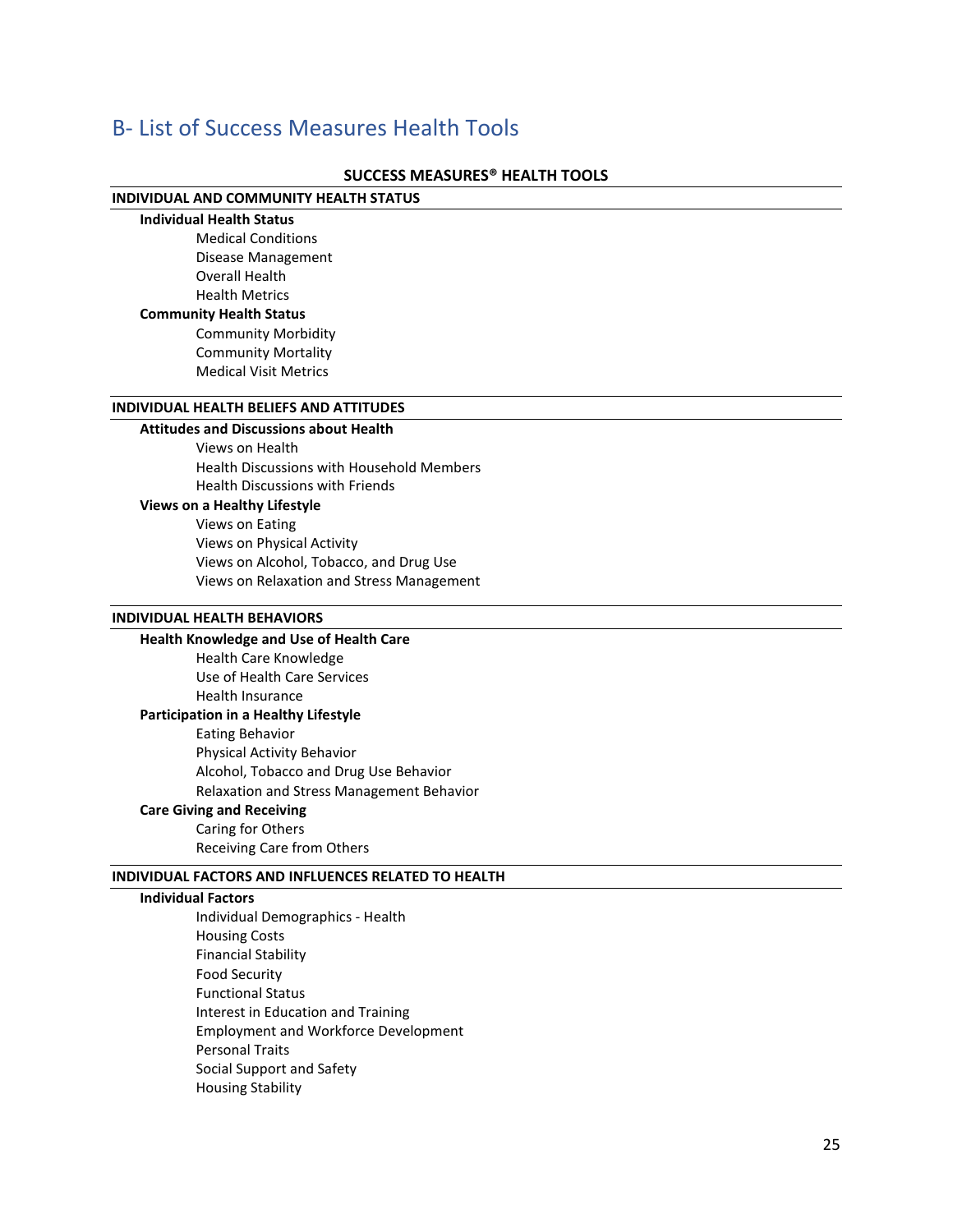#### **Use of Community Services and Amenities**

Use of Amenities Use of Community Services

#### **Social and Cultural Contexts**

Social Connections Cultural Context

#### **Influences on Individual**

Influences on Individual's Views on Health Influences on Individual's Eating Influences on Individual's Physical Activity Influences on Individual's Alcohol and Tobacco Use

#### **COMMUNITY ENVIRONMENTAL FACTORS RELATED TO HEALTH**

#### **Housing Conditions**

Interior of Residence: Resident Perception Interior of Residence: Expert Assessment Exterior of Residence: Resident Perception Residential Building Exterior and Site: Expert Assessment Multifamily Common Areas: Resident Perception Multifamily Common Areas and Building Systems: Expert Assessment Housing in the Community

#### **Land Use and Physical Features**

Design and Management Environmental Metrics Land Use and Maintenance Traffic and Pedestrian Safety

#### **Community Services and Amenities**

Availability and Quality of Amenities Accessibility and Perception of Amenities Services and Trainings in the Community: Available Data Services and Trainings in the Community: Key Informant Perception Services and Trainings in the Community: Resident Perception

#### **COMMUNITY DEMOGRAPHICS AND SOCIAL FACTORS RELATED TO HEALTH**

#### **Population Characteristics**

Community Demographics - Health

#### **Social Factors**

Community Social Cohesion

#### **AVAILABILITY, QUALITY, AND CULTURAL SENSITIVITY OF HEALTH CARE SERVICES**

#### **Availability and Quality of Health Care**

Availability of Hospital and Health Care Services Availability and Practices of Primary Care Services Features and Barriers in Health Care System Health Care Quality Metrics

### **Cultural Sensitivity and Interaction with Health Care Providers**

Accessibility of Health Care Services

Cultural Sensitivity of Health Care Practices

Interaction with Health Care Providers

**Success Measures [\(successmeasures.org\)](http://www.successmeasures.org/user) operates as a social enterprise at NeighborWorks America, a national affordable housing and community development intermediary.**